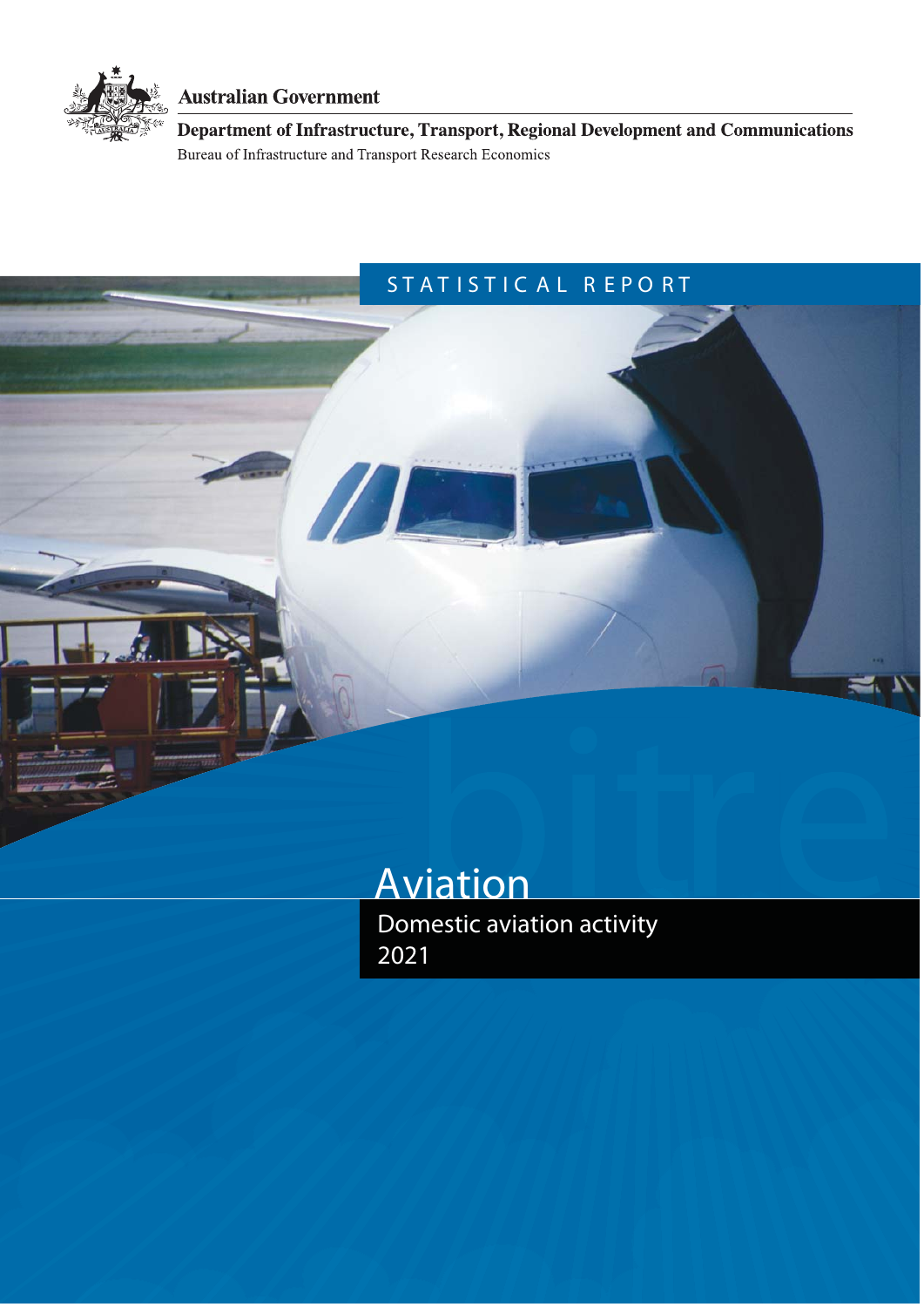#### © Commonwealth of Australia 2022

#### ISSN: 1832 - 1968

**Ownership of intellectual property rights in this publication** 

Unless otherwise noted, copyright (and any other intellectual property rights, if any) in this publication is owned by the Commonwealth of Australia (referred to below as the Commonwealth).

#### **Disclaimer**

The material contained in this publication is made available on the understanding that the Commonwealth is not providing professional advice, and that users exercise their own skill and care with respect to its use, and seek independent advice if necessary.

The Commonwealth makes no representations or warranties as to the contents or accuracy of the information contained in this publication. To the extent permitted by law, the Commonwealth disclaims liability to any person or organisation in respect of anything done, or omitted to be done, in reliance upon information contained in this publication.

#### **Creative Commons licence**

With the exception of (a) the Coat of Arms; and (b) the Department of Infrastructure, Transport, Regional Development and Communications' photos and graphics, copyright in this publication is licensed under a Creative Commons Attribution 3.0 Australia Licence.

Creative Commons Attribution 3.0 Australia Licence is a standard form licence agreement that allows you to copy, communicate and adapt this publication provided that you attribute the work to the Commonwealth and abide by the other licence terms. A summary of the licence terms is available from [http://creativecommons.org/licenses/by/3.0/au/deed.en.](http://creativecommons.org/licenses/by/3.0/au/deed.en)

The full licence terms are available from http://creativecommons.org/licenses/by/3.0/au/legalcode.

#### Use of the Coat of Arms

The Department of the Prime Minister and Cabinet sets the terms under which the Coat of Arms is used. Please refer to the Department's Commonwealth Coat of Arms and Government branding web page http://www.dpmc.gov.au/guidelines/index.cfm#brand and, in particular, the Guidelines on the use of the Commonwealth Coat of Arms publication.

An appropriate citation for this report is:

Bureau of Infrastructure and Transport Research Economics (BITRE), 2022, Domestic aviation activity, Statistical Report, BITRE, Canberra ACT.

#### **Contact us**

This publication is available in PDF format. All other rights are reserved, including in relation to any Departmental logos or trade marks which may exist. For enquiries regarding the licence and any use of this publication, please contact:

Bureau of Infrastructure and Transport Research Economics (BITRE) Department of Infrastructure, Transport, Regional Development and Communications

|            | GPO Box 501, Canberra ACT 2601, Australia |
|------------|-------------------------------------------|
| Telephone: | (international) +61 2 6274 7210           |
| Fax:       | (international) +61 2 6274 6855           |
| Email:     | bitre@infrastructure.gov.au               |
| Website:   | www.bitre.gov.au                          |

#### **Inquiries**

Should you require additional information about the statistics contained in this publication:

Nebojsa Pavlovic

Telephone (02) 6274 6817 or Facsimile (02) 6274 7727

Electronic mail: [AVSTATS@infrastructure.gov.au](mailto:AVSTATS@infrastructure.gov.au)

Nebojsa.Pavlovic@infrastructure.gov.au

Web site: http://www.bitre.gov.au/statistics/aviation/domestic.aspx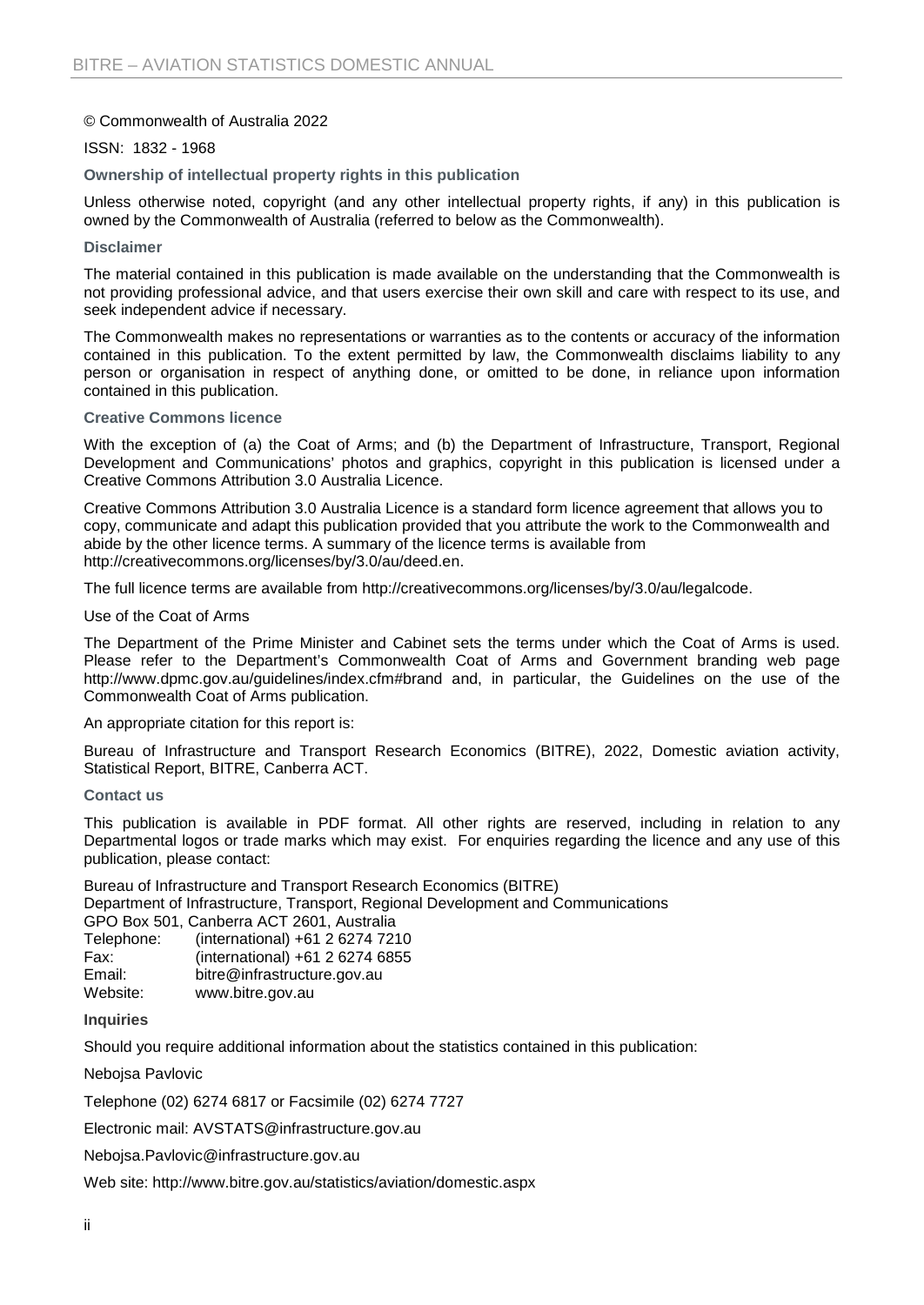## FOREWORD

This report provides an overview of domestic (including charter) commercial aviation activity in Australia for the year ending December 2021.

The data cover revenue passengers carried by Australian-registered operators of scheduled regular public transport services over Australian flight stages and fixed-wing charter operators. These estimates include passengers carried between domestic airports on international flights operated by these carriers. The passengers carried refer to traffic on board by stages.

Estimates of passengers and aircraft movements for charter aviation are included in this publication, where BITRE confidentiality standards are met.

Individual routes shown are restricted to those exceeding 8 000 passengers per month where two or more airlines operate in competition. However, from November 2021 the major airlines (Qantas Group, Virgin Australia and Rex Airlines) have agreed to publication of the top 35 routes based on pre-COVID activity (December 2019) whether or not they currently meet the above criteria. With these approvals, there were 56 routes published for the year ending December 2021.

Information on both the total network and the Regular Public Transport (RPT) network for the year ending December 2021 is presented on page 2.

Detailed information on the 56 individual routes can be found in the RPT summary pages 3–10 of this publication.

The top ten airports in terms of RPT passenger movements are shown on page 11.

Data on domestic RPT cargo movements at the top five cargo airports are provided on page 12. The table includes cargo carried on passenger flights operated by the Qantas group (including Jetstar), Virgin Australia, Air North and Skippers as well as the cargo carried by dedicated freighter aircraft operated by Qantas Freight and Toll.

The long-term trends for the top twenty competitive RPT routes are presented graphically on pages 13–22.

Domestic RPT passenger movements at the top 50 regional airports are presented on page 23.

Tables providing estimates of domestic charter aviation activity are shown on page 24. BITRE confidentiality standards restrict publication of detailed airport-level estimates for any Australian airport, with the exception of Perth Airport.

A list of definitions can be found on page 25.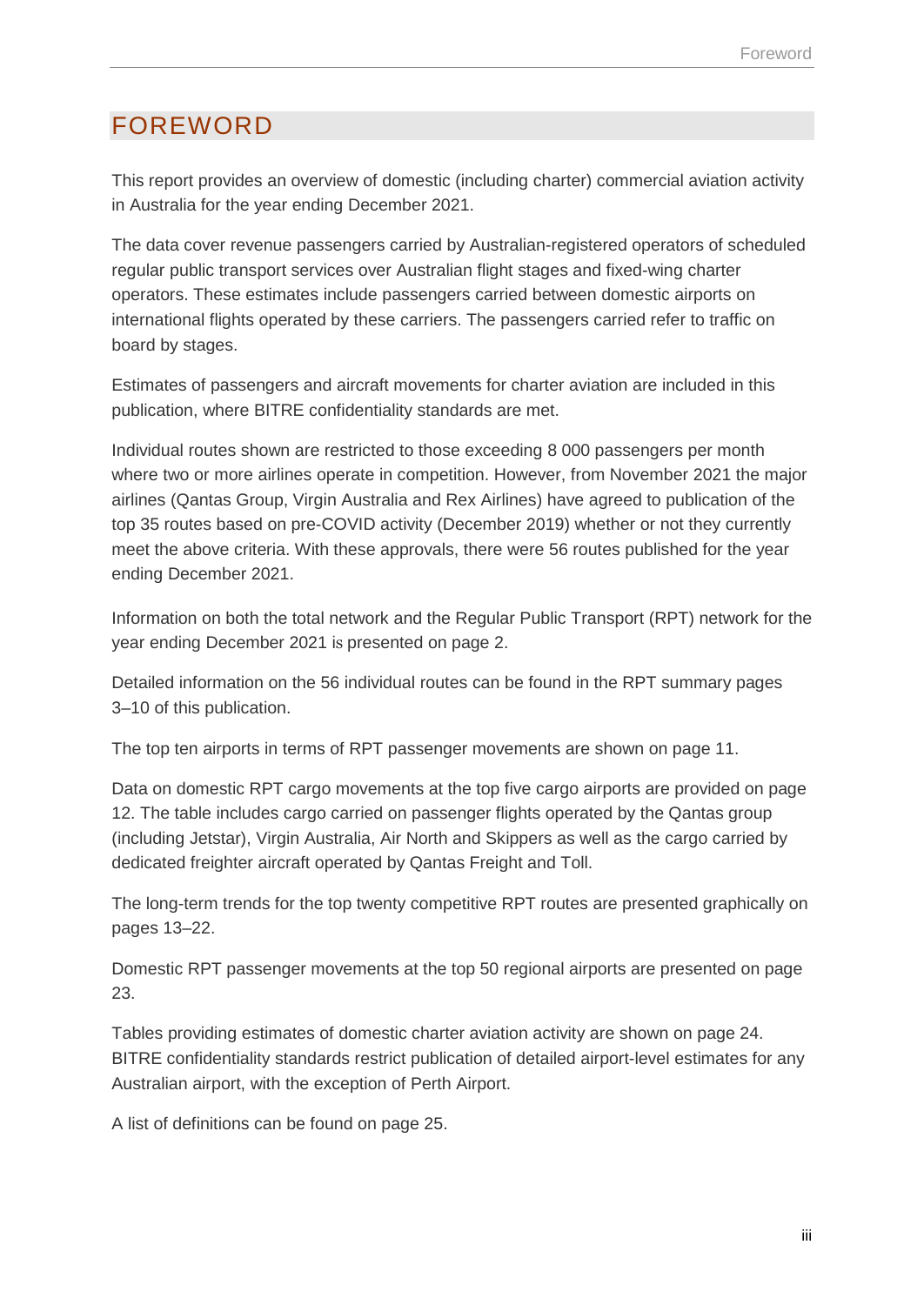This report was prepared by the Aviation Statistics Section of the Bureau of Infrastructure and Transport Research Economics with data provided by airlines.

Estimates are included where data were not available and data presented in this publication may contain revisions to previously published data.

Where figures have been rounded, discrepancies may occur between sums of component items and totals, and in percentage changes which are derived from figures prior to rounding.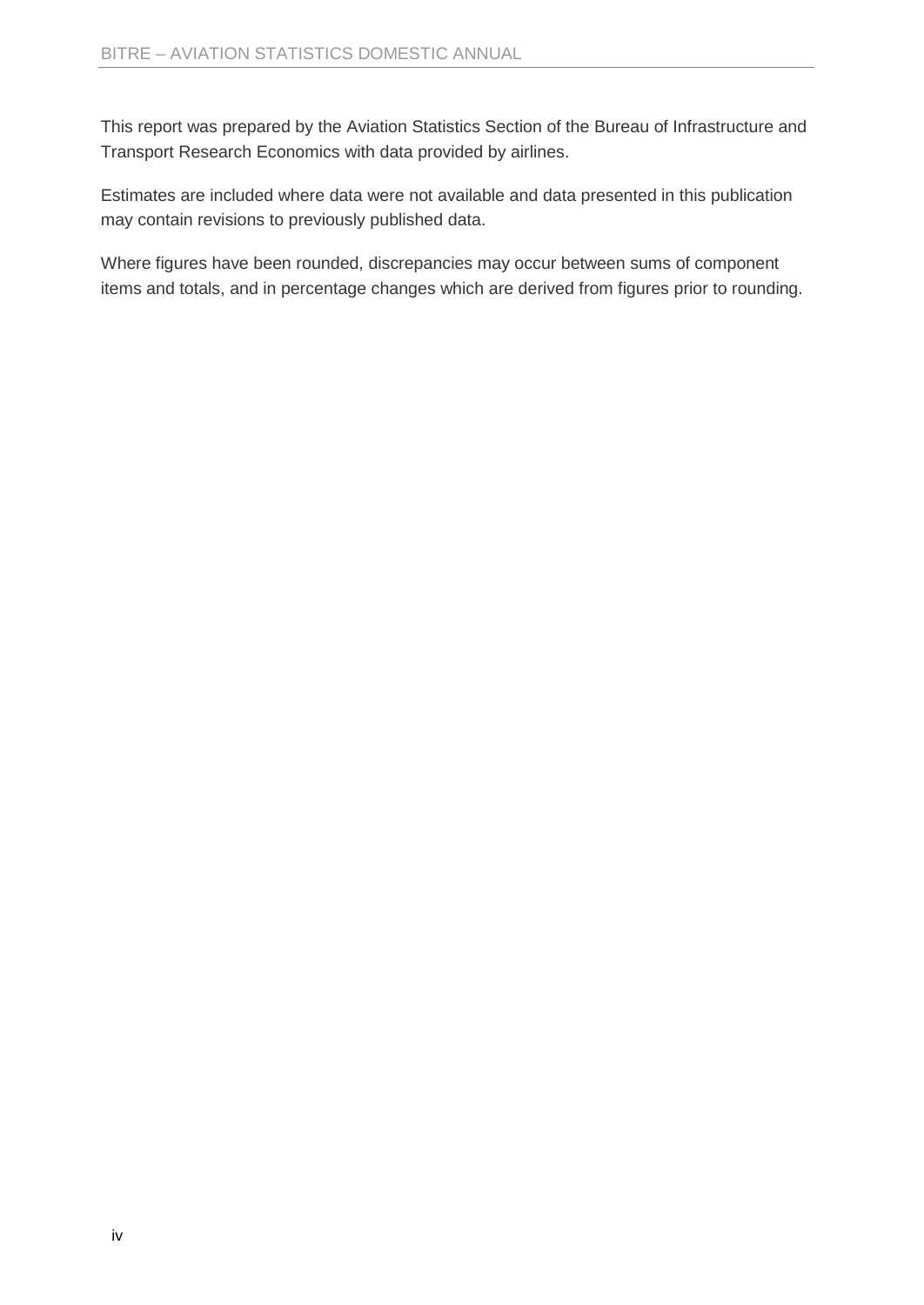## **CONTENTS**

| 1.               |                       |    |  |  |
|------------------|-----------------------|----|--|--|
| 2.               |                       |    |  |  |
| 3.               |                       |    |  |  |
| $\overline{4}$ . |                       |    |  |  |
| 5.               |                       |    |  |  |
| 6.               |                       |    |  |  |
| 7 <sub>1</sub>   |                       |    |  |  |
| 8.               |                       |    |  |  |
| 9.               |                       |    |  |  |
| 10.              |                       |    |  |  |
| 11.              |                       |    |  |  |
| 12.              |                       |    |  |  |
| 13.              |                       |    |  |  |
| 14.              |                       |    |  |  |
| 15.              |                       |    |  |  |
| 16.              |                       |    |  |  |
| 17 <sup>2</sup>  | Perth - Port Hedland. | 21 |  |  |
| 18.              |                       |    |  |  |
| 19.              |                       |    |  |  |
| 20.              |                       |    |  |  |
|                  |                       |    |  |  |
|                  |                       |    |  |  |
|                  |                       |    |  |  |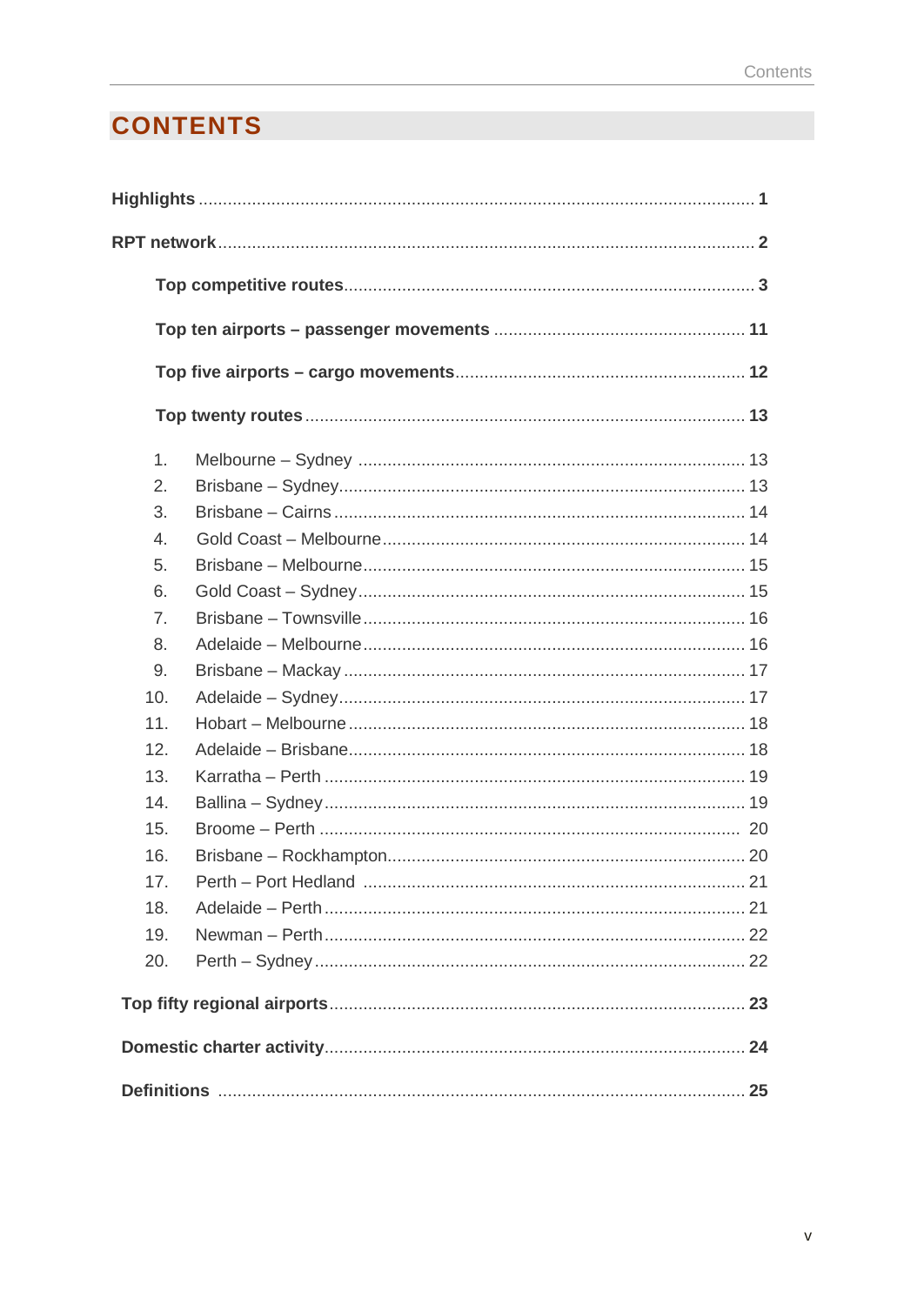This page is intentionally left blank.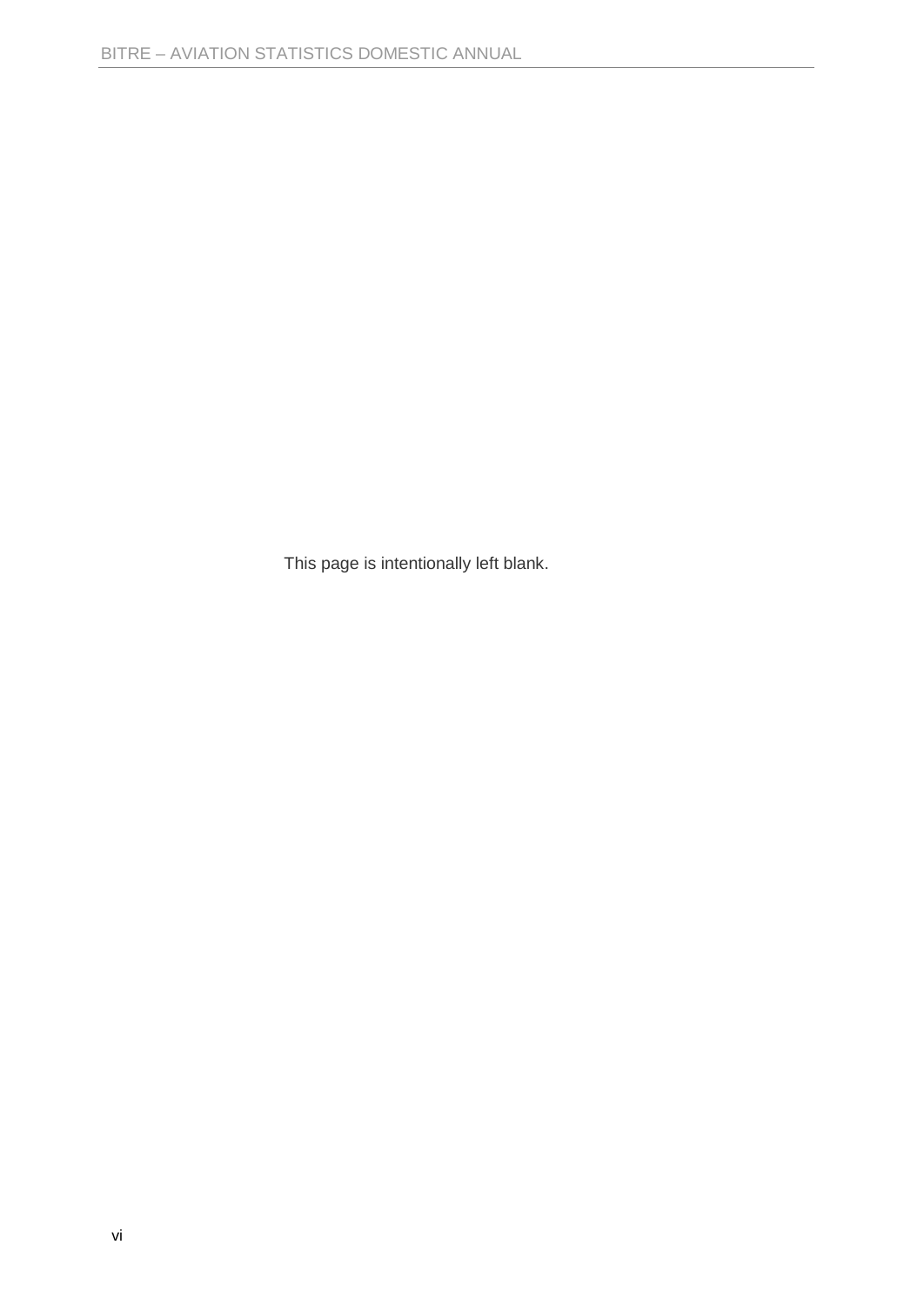## **HIGHLIGHTS**

Domestic aviation activity started to recover at the end of 2021, however, revenue passenger numbers were still 61.7 per cent below the year ending December 2019 levels.

There were 26.88 million passengers carried on Australian domestic commercial aviation (including charter operations) in the year ending December 2021, an increase of 18.9 per cent compared with the year ending December 2020 and a decrease of 58.1 per cent compared to the year ending December 2019.

In the year ending December 2021 there were 430.7 thousand aircraft trips, an increase of 23.9 per cent compared to the previous year and 37.0 per cent less compared to the year ending December 2019.

23.52 million passengers were carried on RPT flights in the year ending December 2021, an increase of 20.9 per cent compared with the year ending December 2020 and 61.7 per cent less compared to the year ending December 2019.

RPT revenue passenger kilometres (RPKs) performed were 27.30 billion, an increase of 22.4 per cent compared with the year ending December 2020.

Capacity, measured by available seat kilometres (ASKs), increased by 34.4 per cent compared with the year ending December 2020, to a total of 39.17 billion.

The industry wide load factor (RPKs/ASKs) decreased from 67.9 per cent in the year ending December 2020 to 60.8 per cent in the year ending December 2021.

In the year ending December 2021, most published routes recorded increases in the number of passengers carried compared with year ending December 2020.

For the year ending December 2021, Melbourne – Sydney remained Australia's busiest RPT route with 2.12 million passengers, a decrease of 5.8 per cent compared with the previous calendar year. It was followed by Brisbane – Sydney with 1.09 million passengers (down 15.9 per cent) and Brisbane – Cairns with 1.01 million passengers (up 38.9 per cent).

In the year ending December 2021, Brisbane was Australia's busiest domestic airport with 7.64 million passenger movements, up 19.6 per cent compared with the year ending December 2020, followed by Sydney with 7.18 million passenger movements (down 3.8 per cent) and Melbourne with 6.77 million passenger movements (up 4.1 per cent).

Total cargo movements at Australian airports on domestic RPT flights were 415.4 thousand tonnes in the year ending December 2021, an increase of 6.7 per cent compared to the year ending December 2020.

In the year ending December 2021, the number of domestic aviation passengers travelling through regional airports was 14.71 million, up 43.4 per cent compared to the year ending December 2020 and 41.3 per cent less compared to the year ending December 2019.

Fixed-wing charter operators carried 3.36 million passengers in the year ending December 2021, an increase of 6.4 per cent compared with the year ending December 2020 and 23.5 per cent more than in the year ending December 2019. Perth airport accounted for 37.8 per cent of all charter passengers in Australia.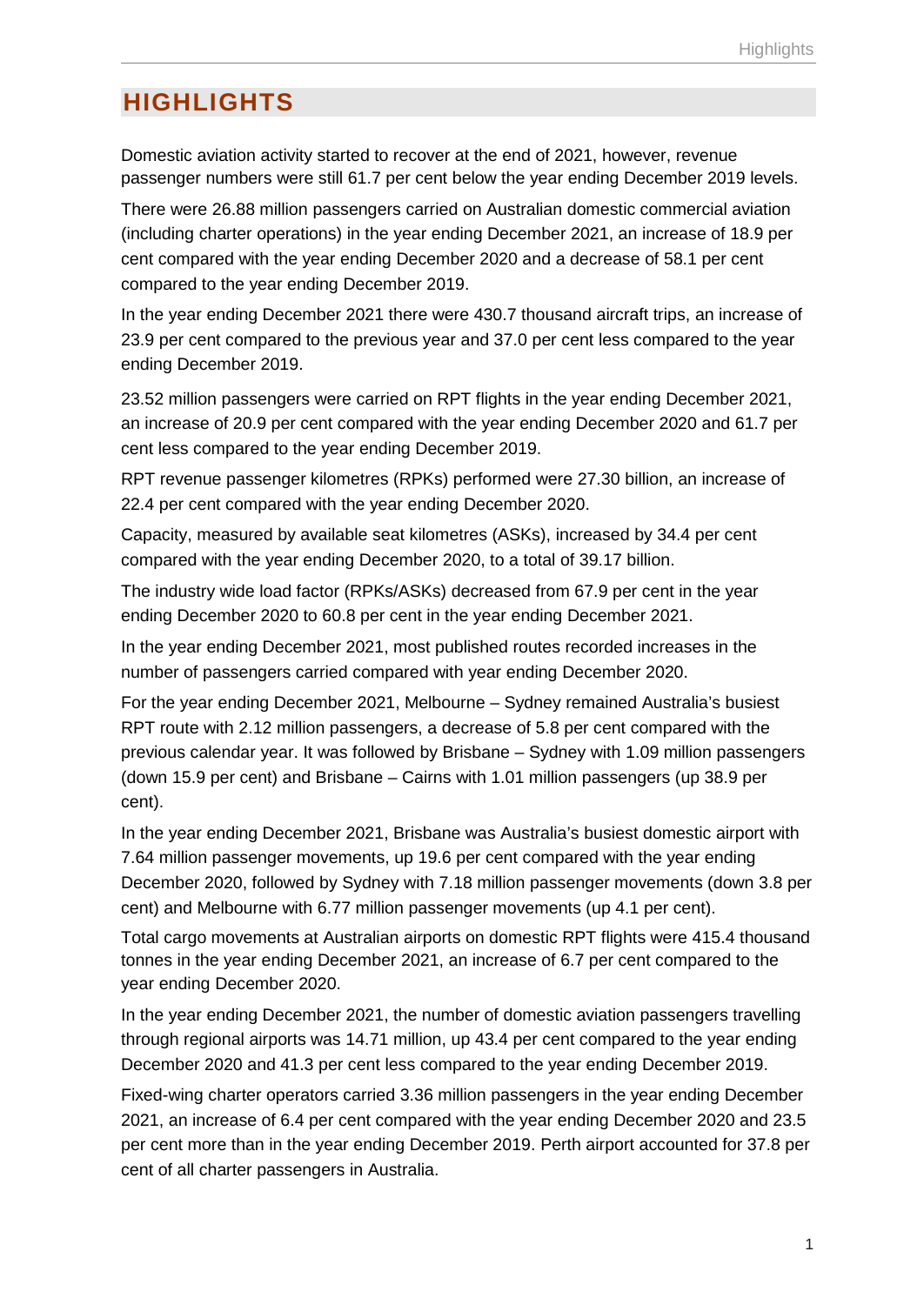## **TOTAL NETWORK**

## **Summary of annual commercial aviation activity**

|                                                                                                                 | <b>YE Dec 2020</b> | <b>YE Dec 2021</b> | % Change |  |
|-----------------------------------------------------------------------------------------------------------------|--------------------|--------------------|----------|--|
| Total passengers carried (millions)                                                                             | 22.61              | 26.88              | 18.9     |  |
| Aircraft trips (000s)                                                                                           | 347.7              | 430.7              | 23.9     |  |
| we have a set of the state of the state of the state of the state of the state of the state of the state of the |                    |                    |          |  |

Note: Regular Public Transport and charter aviation activity, Helicopter, joyflights and sightseeing charter flights not included.

## **RPT NETWORK**

### **Summary of annual RPT activity**

|                                         | <b>YE Dec 2020</b> | <b>YE Dec 2021</b> | % Change |
|-----------------------------------------|--------------------|--------------------|----------|
| Total passengers carried (millions)     | 19.45              | 23.52              | 20.9     |
| Revenue passenger kilometres (billions) | 22.30              | 27.30              | 22.4     |
| Available seats (millions)              | 29.14              | 39.17              | 34.4     |
| Available seat kilometres (billions)    | 32.86              | 44.93              | 36.8     |
| Load factor %                           | 67.9               | 60.8               | $-7.1$   |
| Aircraft trips (000s)                   | 282.6              | 367.2              | 29.9     |

\* percentage point difference



#### 2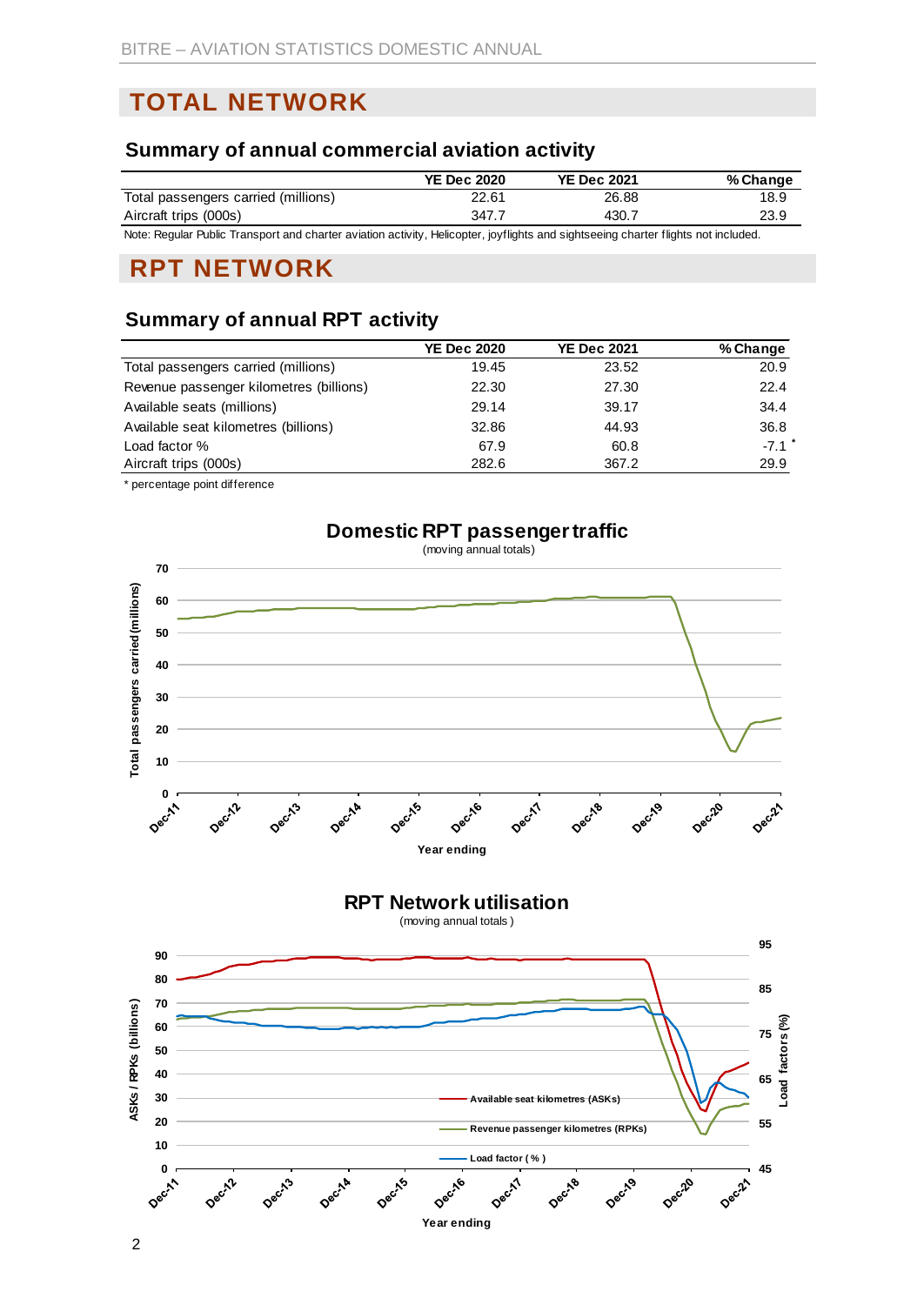## **TOP COMPETITIVE ROUTES**

| $\mathbf{1}$<br>Melbourne - Sydney<br>2 2 4 9 .8<br>2 1 1 9 .8<br>$-5.8$<br>$\overline{\mathbf{c}}$<br>Brisbane - Sydney<br>1 299.7<br>1 0 9 3.2<br>$-15.9$<br>3<br>38.9<br><b>Brisbane - Cairns</b><br>728.8<br>1 0 1 2.5<br>54.5<br>4<br>Gold Coast - Melbourne<br>514.3<br>794.7<br>5<br>Brisbane - Melbourne<br>928.8<br>787.4<br>$-15.2$<br>6<br>6.2<br>Gold Coast - Sydney<br>711.3<br>755.2<br>$\overline{7}$<br>35.2<br>Brisbane - Townsville<br>509.6<br>689.1<br>8<br>Adelaide - Melbourne<br>614.1<br>641.0<br>4.4<br>9<br>35.7<br>Brisbane - Mackay<br>395.4<br>536.5<br>$-11.0$<br>10<br>Adelaide - Sydney<br>589.4<br>524.7<br>11<br>Hobart - Melbourne<br>466.4<br>459.3<br>$-1.5$<br>12<br>Adelaide - Brisbane<br>362.4<br>451.4<br>24.6<br>13<br>54.6<br>Karratha - Perth<br>272.3<br>420.9<br>14<br>Ballina - Sydney<br>354.4<br>408.7<br>15.3<br>15<br>Broome - Perth<br>67.3<br>224.5<br>375.6<br>41.5<br>16<br>Brisbane - Rockhampton<br>255.4<br>361.4<br>71.7<br>17<br>Perth - Port Hedland<br>209.7<br>360.2<br>90.2<br>18<br>Adelaide - Perth<br>167.5<br>318.6<br>19<br>Newman - Perth<br>166.8<br>318.1<br>90.7<br>20<br>Perth - Sydney<br>437.7<br>313.7<br>$-28.3$<br>93.2<br>21<br>Cairns - Melbourne<br>161.8<br>312.7<br>22<br>11.4<br>Launceston - Melbourne<br>273.7<br>304.9<br>23<br>Brisbane - Canberra<br>249.1<br>292.7<br>17.5<br>24<br>Brisbane - Perth<br>301.6<br>287.2<br>$-4.8$<br>25<br>Canberra - Melbourne<br>275.3<br>280.7<br>2.0<br>101.4<br>26<br>Melbourne - Sunshine Coast<br>134.4<br>270.6<br>27<br>$-52.7$<br>Melbourne - Perth<br>552.2<br>261.4<br>58.6<br>28<br>164.2<br>260.5<br>Brisbane - Darwin<br>29<br>138.5<br>Brisbane - Hobart<br>108.0<br>257.5<br>30<br>Hobart - Sydney<br>236.5<br>8.5<br>256.5<br>31<br>Kalgoorlie - Perth<br>157.4<br>254.7<br>61.8<br>32<br>Cairns - Sydney<br>249.1<br>249.8<br>0.3<br>33<br>Brisbane - Proserpine<br>165.2<br>244.2<br>47.8<br>34<br>Sunshine Coast - Sydney<br>155.9<br>227.2<br>45.7<br>189.6<br>212.3<br>35<br>12.0<br>Brisbane - Newcastle<br>86.5<br>36<br>Brisbane - Hamilton Island<br>110.0<br>205.2<br>37<br>Canberra - Sydney<br>166.5<br>NA<br>38<br>Melbourne - Newcastle<br>128.3<br>157.8<br>23.0<br>39<br>Brisbane - Launceston<br>143.7<br>NA<br>н,<br>40<br>86.3<br>Adelaide - Gold Coast<br>143.2<br>65.9<br>41<br>89.2<br>Adelaide - Port Lincoln<br>141.9<br>59.0<br>42<br>Brisbane - Gladstone<br>105.8<br>32.4<br>140.1<br>43<br>Brisbane - Emerald<br>98.8<br>38.5<br>136.8<br>44<br>Launceston - Sydney<br>103.5<br>123.9<br>19.7<br>45<br>Darwin - Melbourne<br>121.8<br>NA.<br>46<br>Coffs Harbour - Sydney<br>108.2<br>113.0<br>4.5<br>47<br>88.4<br>Brisbane - Mount Isa<br>108.0<br>22.2<br>48<br>Adelaide - Cairns<br>107.3<br>NA<br>49<br>Ballina - Melbourne<br>106.9<br>NА<br>50<br>Adelaide - Hobart<br>104.4<br>NA | <b>City-Pair</b> | <b>YE Dec 2020</b> | <b>YE Dec 2021</b> | % Change |
|--------------------------------------------------------------------------------------------------------------------------------------------------------------------------------------------------------------------------------------------------------------------------------------------------------------------------------------------------------------------------------------------------------------------------------------------------------------------------------------------------------------------------------------------------------------------------------------------------------------------------------------------------------------------------------------------------------------------------------------------------------------------------------------------------------------------------------------------------------------------------------------------------------------------------------------------------------------------------------------------------------------------------------------------------------------------------------------------------------------------------------------------------------------------------------------------------------------------------------------------------------------------------------------------------------------------------------------------------------------------------------------------------------------------------------------------------------------------------------------------------------------------------------------------------------------------------------------------------------------------------------------------------------------------------------------------------------------------------------------------------------------------------------------------------------------------------------------------------------------------------------------------------------------------------------------------------------------------------------------------------------------------------------------------------------------------------------------------------------------------------------------------------------------------------------------------------------------------------------------------------------------------------------------------------------------------------------------------------------------------------------------------------------------------------------------------------------------------------------------------------------------------------------------------------------------------------------------------------------------------------------------------------------------------------------------------------------------------------------------------------------------------------------------------------------------------------------------------------------------------|------------------|--------------------|--------------------|----------|
|                                                                                                                                                                                                                                                                                                                                                                                                                                                                                                                                                                                                                                                                                                                                                                                                                                                                                                                                                                                                                                                                                                                                                                                                                                                                                                                                                                                                                                                                                                                                                                                                                                                                                                                                                                                                                                                                                                                                                                                                                                                                                                                                                                                                                                                                                                                                                                                                                                                                                                                                                                                                                                                                                                                                                                                                                                                                    |                  |                    |                    |          |
|                                                                                                                                                                                                                                                                                                                                                                                                                                                                                                                                                                                                                                                                                                                                                                                                                                                                                                                                                                                                                                                                                                                                                                                                                                                                                                                                                                                                                                                                                                                                                                                                                                                                                                                                                                                                                                                                                                                                                                                                                                                                                                                                                                                                                                                                                                                                                                                                                                                                                                                                                                                                                                                                                                                                                                                                                                                                    |                  |                    |                    |          |
|                                                                                                                                                                                                                                                                                                                                                                                                                                                                                                                                                                                                                                                                                                                                                                                                                                                                                                                                                                                                                                                                                                                                                                                                                                                                                                                                                                                                                                                                                                                                                                                                                                                                                                                                                                                                                                                                                                                                                                                                                                                                                                                                                                                                                                                                                                                                                                                                                                                                                                                                                                                                                                                                                                                                                                                                                                                                    |                  |                    |                    |          |
|                                                                                                                                                                                                                                                                                                                                                                                                                                                                                                                                                                                                                                                                                                                                                                                                                                                                                                                                                                                                                                                                                                                                                                                                                                                                                                                                                                                                                                                                                                                                                                                                                                                                                                                                                                                                                                                                                                                                                                                                                                                                                                                                                                                                                                                                                                                                                                                                                                                                                                                                                                                                                                                                                                                                                                                                                                                                    |                  |                    |                    |          |
|                                                                                                                                                                                                                                                                                                                                                                                                                                                                                                                                                                                                                                                                                                                                                                                                                                                                                                                                                                                                                                                                                                                                                                                                                                                                                                                                                                                                                                                                                                                                                                                                                                                                                                                                                                                                                                                                                                                                                                                                                                                                                                                                                                                                                                                                                                                                                                                                                                                                                                                                                                                                                                                                                                                                                                                                                                                                    |                  |                    |                    |          |
|                                                                                                                                                                                                                                                                                                                                                                                                                                                                                                                                                                                                                                                                                                                                                                                                                                                                                                                                                                                                                                                                                                                                                                                                                                                                                                                                                                                                                                                                                                                                                                                                                                                                                                                                                                                                                                                                                                                                                                                                                                                                                                                                                                                                                                                                                                                                                                                                                                                                                                                                                                                                                                                                                                                                                                                                                                                                    |                  |                    |                    |          |
|                                                                                                                                                                                                                                                                                                                                                                                                                                                                                                                                                                                                                                                                                                                                                                                                                                                                                                                                                                                                                                                                                                                                                                                                                                                                                                                                                                                                                                                                                                                                                                                                                                                                                                                                                                                                                                                                                                                                                                                                                                                                                                                                                                                                                                                                                                                                                                                                                                                                                                                                                                                                                                                                                                                                                                                                                                                                    |                  |                    |                    |          |
|                                                                                                                                                                                                                                                                                                                                                                                                                                                                                                                                                                                                                                                                                                                                                                                                                                                                                                                                                                                                                                                                                                                                                                                                                                                                                                                                                                                                                                                                                                                                                                                                                                                                                                                                                                                                                                                                                                                                                                                                                                                                                                                                                                                                                                                                                                                                                                                                                                                                                                                                                                                                                                                                                                                                                                                                                                                                    |                  |                    |                    |          |
|                                                                                                                                                                                                                                                                                                                                                                                                                                                                                                                                                                                                                                                                                                                                                                                                                                                                                                                                                                                                                                                                                                                                                                                                                                                                                                                                                                                                                                                                                                                                                                                                                                                                                                                                                                                                                                                                                                                                                                                                                                                                                                                                                                                                                                                                                                                                                                                                                                                                                                                                                                                                                                                                                                                                                                                                                                                                    |                  |                    |                    |          |
|                                                                                                                                                                                                                                                                                                                                                                                                                                                                                                                                                                                                                                                                                                                                                                                                                                                                                                                                                                                                                                                                                                                                                                                                                                                                                                                                                                                                                                                                                                                                                                                                                                                                                                                                                                                                                                                                                                                                                                                                                                                                                                                                                                                                                                                                                                                                                                                                                                                                                                                                                                                                                                                                                                                                                                                                                                                                    |                  |                    |                    |          |
|                                                                                                                                                                                                                                                                                                                                                                                                                                                                                                                                                                                                                                                                                                                                                                                                                                                                                                                                                                                                                                                                                                                                                                                                                                                                                                                                                                                                                                                                                                                                                                                                                                                                                                                                                                                                                                                                                                                                                                                                                                                                                                                                                                                                                                                                                                                                                                                                                                                                                                                                                                                                                                                                                                                                                                                                                                                                    |                  |                    |                    |          |
|                                                                                                                                                                                                                                                                                                                                                                                                                                                                                                                                                                                                                                                                                                                                                                                                                                                                                                                                                                                                                                                                                                                                                                                                                                                                                                                                                                                                                                                                                                                                                                                                                                                                                                                                                                                                                                                                                                                                                                                                                                                                                                                                                                                                                                                                                                                                                                                                                                                                                                                                                                                                                                                                                                                                                                                                                                                                    |                  |                    |                    |          |
|                                                                                                                                                                                                                                                                                                                                                                                                                                                                                                                                                                                                                                                                                                                                                                                                                                                                                                                                                                                                                                                                                                                                                                                                                                                                                                                                                                                                                                                                                                                                                                                                                                                                                                                                                                                                                                                                                                                                                                                                                                                                                                                                                                                                                                                                                                                                                                                                                                                                                                                                                                                                                                                                                                                                                                                                                                                                    |                  |                    |                    |          |
|                                                                                                                                                                                                                                                                                                                                                                                                                                                                                                                                                                                                                                                                                                                                                                                                                                                                                                                                                                                                                                                                                                                                                                                                                                                                                                                                                                                                                                                                                                                                                                                                                                                                                                                                                                                                                                                                                                                                                                                                                                                                                                                                                                                                                                                                                                                                                                                                                                                                                                                                                                                                                                                                                                                                                                                                                                                                    |                  |                    |                    |          |
|                                                                                                                                                                                                                                                                                                                                                                                                                                                                                                                                                                                                                                                                                                                                                                                                                                                                                                                                                                                                                                                                                                                                                                                                                                                                                                                                                                                                                                                                                                                                                                                                                                                                                                                                                                                                                                                                                                                                                                                                                                                                                                                                                                                                                                                                                                                                                                                                                                                                                                                                                                                                                                                                                                                                                                                                                                                                    |                  |                    |                    |          |
|                                                                                                                                                                                                                                                                                                                                                                                                                                                                                                                                                                                                                                                                                                                                                                                                                                                                                                                                                                                                                                                                                                                                                                                                                                                                                                                                                                                                                                                                                                                                                                                                                                                                                                                                                                                                                                                                                                                                                                                                                                                                                                                                                                                                                                                                                                                                                                                                                                                                                                                                                                                                                                                                                                                                                                                                                                                                    |                  |                    |                    |          |
|                                                                                                                                                                                                                                                                                                                                                                                                                                                                                                                                                                                                                                                                                                                                                                                                                                                                                                                                                                                                                                                                                                                                                                                                                                                                                                                                                                                                                                                                                                                                                                                                                                                                                                                                                                                                                                                                                                                                                                                                                                                                                                                                                                                                                                                                                                                                                                                                                                                                                                                                                                                                                                                                                                                                                                                                                                                                    |                  |                    |                    |          |
|                                                                                                                                                                                                                                                                                                                                                                                                                                                                                                                                                                                                                                                                                                                                                                                                                                                                                                                                                                                                                                                                                                                                                                                                                                                                                                                                                                                                                                                                                                                                                                                                                                                                                                                                                                                                                                                                                                                                                                                                                                                                                                                                                                                                                                                                                                                                                                                                                                                                                                                                                                                                                                                                                                                                                                                                                                                                    |                  |                    |                    |          |
|                                                                                                                                                                                                                                                                                                                                                                                                                                                                                                                                                                                                                                                                                                                                                                                                                                                                                                                                                                                                                                                                                                                                                                                                                                                                                                                                                                                                                                                                                                                                                                                                                                                                                                                                                                                                                                                                                                                                                                                                                                                                                                                                                                                                                                                                                                                                                                                                                                                                                                                                                                                                                                                                                                                                                                                                                                                                    |                  |                    |                    |          |
|                                                                                                                                                                                                                                                                                                                                                                                                                                                                                                                                                                                                                                                                                                                                                                                                                                                                                                                                                                                                                                                                                                                                                                                                                                                                                                                                                                                                                                                                                                                                                                                                                                                                                                                                                                                                                                                                                                                                                                                                                                                                                                                                                                                                                                                                                                                                                                                                                                                                                                                                                                                                                                                                                                                                                                                                                                                                    |                  |                    |                    |          |
|                                                                                                                                                                                                                                                                                                                                                                                                                                                                                                                                                                                                                                                                                                                                                                                                                                                                                                                                                                                                                                                                                                                                                                                                                                                                                                                                                                                                                                                                                                                                                                                                                                                                                                                                                                                                                                                                                                                                                                                                                                                                                                                                                                                                                                                                                                                                                                                                                                                                                                                                                                                                                                                                                                                                                                                                                                                                    |                  |                    |                    |          |
|                                                                                                                                                                                                                                                                                                                                                                                                                                                                                                                                                                                                                                                                                                                                                                                                                                                                                                                                                                                                                                                                                                                                                                                                                                                                                                                                                                                                                                                                                                                                                                                                                                                                                                                                                                                                                                                                                                                                                                                                                                                                                                                                                                                                                                                                                                                                                                                                                                                                                                                                                                                                                                                                                                                                                                                                                                                                    |                  |                    |                    |          |
|                                                                                                                                                                                                                                                                                                                                                                                                                                                                                                                                                                                                                                                                                                                                                                                                                                                                                                                                                                                                                                                                                                                                                                                                                                                                                                                                                                                                                                                                                                                                                                                                                                                                                                                                                                                                                                                                                                                                                                                                                                                                                                                                                                                                                                                                                                                                                                                                                                                                                                                                                                                                                                                                                                                                                                                                                                                                    |                  |                    |                    |          |
|                                                                                                                                                                                                                                                                                                                                                                                                                                                                                                                                                                                                                                                                                                                                                                                                                                                                                                                                                                                                                                                                                                                                                                                                                                                                                                                                                                                                                                                                                                                                                                                                                                                                                                                                                                                                                                                                                                                                                                                                                                                                                                                                                                                                                                                                                                                                                                                                                                                                                                                                                                                                                                                                                                                                                                                                                                                                    |                  |                    |                    |          |
|                                                                                                                                                                                                                                                                                                                                                                                                                                                                                                                                                                                                                                                                                                                                                                                                                                                                                                                                                                                                                                                                                                                                                                                                                                                                                                                                                                                                                                                                                                                                                                                                                                                                                                                                                                                                                                                                                                                                                                                                                                                                                                                                                                                                                                                                                                                                                                                                                                                                                                                                                                                                                                                                                                                                                                                                                                                                    |                  |                    |                    |          |
|                                                                                                                                                                                                                                                                                                                                                                                                                                                                                                                                                                                                                                                                                                                                                                                                                                                                                                                                                                                                                                                                                                                                                                                                                                                                                                                                                                                                                                                                                                                                                                                                                                                                                                                                                                                                                                                                                                                                                                                                                                                                                                                                                                                                                                                                                                                                                                                                                                                                                                                                                                                                                                                                                                                                                                                                                                                                    |                  |                    |                    |          |
|                                                                                                                                                                                                                                                                                                                                                                                                                                                                                                                                                                                                                                                                                                                                                                                                                                                                                                                                                                                                                                                                                                                                                                                                                                                                                                                                                                                                                                                                                                                                                                                                                                                                                                                                                                                                                                                                                                                                                                                                                                                                                                                                                                                                                                                                                                                                                                                                                                                                                                                                                                                                                                                                                                                                                                                                                                                                    |                  |                    |                    |          |
|                                                                                                                                                                                                                                                                                                                                                                                                                                                                                                                                                                                                                                                                                                                                                                                                                                                                                                                                                                                                                                                                                                                                                                                                                                                                                                                                                                                                                                                                                                                                                                                                                                                                                                                                                                                                                                                                                                                                                                                                                                                                                                                                                                                                                                                                                                                                                                                                                                                                                                                                                                                                                                                                                                                                                                                                                                                                    |                  |                    |                    |          |
|                                                                                                                                                                                                                                                                                                                                                                                                                                                                                                                                                                                                                                                                                                                                                                                                                                                                                                                                                                                                                                                                                                                                                                                                                                                                                                                                                                                                                                                                                                                                                                                                                                                                                                                                                                                                                                                                                                                                                                                                                                                                                                                                                                                                                                                                                                                                                                                                                                                                                                                                                                                                                                                                                                                                                                                                                                                                    |                  |                    |                    |          |
|                                                                                                                                                                                                                                                                                                                                                                                                                                                                                                                                                                                                                                                                                                                                                                                                                                                                                                                                                                                                                                                                                                                                                                                                                                                                                                                                                                                                                                                                                                                                                                                                                                                                                                                                                                                                                                                                                                                                                                                                                                                                                                                                                                                                                                                                                                                                                                                                                                                                                                                                                                                                                                                                                                                                                                                                                                                                    |                  |                    |                    |          |
|                                                                                                                                                                                                                                                                                                                                                                                                                                                                                                                                                                                                                                                                                                                                                                                                                                                                                                                                                                                                                                                                                                                                                                                                                                                                                                                                                                                                                                                                                                                                                                                                                                                                                                                                                                                                                                                                                                                                                                                                                                                                                                                                                                                                                                                                                                                                                                                                                                                                                                                                                                                                                                                                                                                                                                                                                                                                    |                  |                    |                    |          |
|                                                                                                                                                                                                                                                                                                                                                                                                                                                                                                                                                                                                                                                                                                                                                                                                                                                                                                                                                                                                                                                                                                                                                                                                                                                                                                                                                                                                                                                                                                                                                                                                                                                                                                                                                                                                                                                                                                                                                                                                                                                                                                                                                                                                                                                                                                                                                                                                                                                                                                                                                                                                                                                                                                                                                                                                                                                                    |                  |                    |                    |          |
|                                                                                                                                                                                                                                                                                                                                                                                                                                                                                                                                                                                                                                                                                                                                                                                                                                                                                                                                                                                                                                                                                                                                                                                                                                                                                                                                                                                                                                                                                                                                                                                                                                                                                                                                                                                                                                                                                                                                                                                                                                                                                                                                                                                                                                                                                                                                                                                                                                                                                                                                                                                                                                                                                                                                                                                                                                                                    |                  |                    |                    |          |
|                                                                                                                                                                                                                                                                                                                                                                                                                                                                                                                                                                                                                                                                                                                                                                                                                                                                                                                                                                                                                                                                                                                                                                                                                                                                                                                                                                                                                                                                                                                                                                                                                                                                                                                                                                                                                                                                                                                                                                                                                                                                                                                                                                                                                                                                                                                                                                                                                                                                                                                                                                                                                                                                                                                                                                                                                                                                    |                  |                    |                    |          |
|                                                                                                                                                                                                                                                                                                                                                                                                                                                                                                                                                                                                                                                                                                                                                                                                                                                                                                                                                                                                                                                                                                                                                                                                                                                                                                                                                                                                                                                                                                                                                                                                                                                                                                                                                                                                                                                                                                                                                                                                                                                                                                                                                                                                                                                                                                                                                                                                                                                                                                                                                                                                                                                                                                                                                                                                                                                                    |                  |                    |                    |          |
|                                                                                                                                                                                                                                                                                                                                                                                                                                                                                                                                                                                                                                                                                                                                                                                                                                                                                                                                                                                                                                                                                                                                                                                                                                                                                                                                                                                                                                                                                                                                                                                                                                                                                                                                                                                                                                                                                                                                                                                                                                                                                                                                                                                                                                                                                                                                                                                                                                                                                                                                                                                                                                                                                                                                                                                                                                                                    |                  |                    |                    |          |
|                                                                                                                                                                                                                                                                                                                                                                                                                                                                                                                                                                                                                                                                                                                                                                                                                                                                                                                                                                                                                                                                                                                                                                                                                                                                                                                                                                                                                                                                                                                                                                                                                                                                                                                                                                                                                                                                                                                                                                                                                                                                                                                                                                                                                                                                                                                                                                                                                                                                                                                                                                                                                                                                                                                                                                                                                                                                    |                  |                    |                    |          |
|                                                                                                                                                                                                                                                                                                                                                                                                                                                                                                                                                                                                                                                                                                                                                                                                                                                                                                                                                                                                                                                                                                                                                                                                                                                                                                                                                                                                                                                                                                                                                                                                                                                                                                                                                                                                                                                                                                                                                                                                                                                                                                                                                                                                                                                                                                                                                                                                                                                                                                                                                                                                                                                                                                                                                                                                                                                                    |                  |                    |                    |          |
|                                                                                                                                                                                                                                                                                                                                                                                                                                                                                                                                                                                                                                                                                                                                                                                                                                                                                                                                                                                                                                                                                                                                                                                                                                                                                                                                                                                                                                                                                                                                                                                                                                                                                                                                                                                                                                                                                                                                                                                                                                                                                                                                                                                                                                                                                                                                                                                                                                                                                                                                                                                                                                                                                                                                                                                                                                                                    |                  |                    |                    |          |
|                                                                                                                                                                                                                                                                                                                                                                                                                                                                                                                                                                                                                                                                                                                                                                                                                                                                                                                                                                                                                                                                                                                                                                                                                                                                                                                                                                                                                                                                                                                                                                                                                                                                                                                                                                                                                                                                                                                                                                                                                                                                                                                                                                                                                                                                                                                                                                                                                                                                                                                                                                                                                                                                                                                                                                                                                                                                    |                  |                    |                    |          |
|                                                                                                                                                                                                                                                                                                                                                                                                                                                                                                                                                                                                                                                                                                                                                                                                                                                                                                                                                                                                                                                                                                                                                                                                                                                                                                                                                                                                                                                                                                                                                                                                                                                                                                                                                                                                                                                                                                                                                                                                                                                                                                                                                                                                                                                                                                                                                                                                                                                                                                                                                                                                                                                                                                                                                                                                                                                                    |                  |                    |                    |          |
|                                                                                                                                                                                                                                                                                                                                                                                                                                                                                                                                                                                                                                                                                                                                                                                                                                                                                                                                                                                                                                                                                                                                                                                                                                                                                                                                                                                                                                                                                                                                                                                                                                                                                                                                                                                                                                                                                                                                                                                                                                                                                                                                                                                                                                                                                                                                                                                                                                                                                                                                                                                                                                                                                                                                                                                                                                                                    |                  |                    |                    |          |
|                                                                                                                                                                                                                                                                                                                                                                                                                                                                                                                                                                                                                                                                                                                                                                                                                                                                                                                                                                                                                                                                                                                                                                                                                                                                                                                                                                                                                                                                                                                                                                                                                                                                                                                                                                                                                                                                                                                                                                                                                                                                                                                                                                                                                                                                                                                                                                                                                                                                                                                                                                                                                                                                                                                                                                                                                                                                    |                  |                    |                    |          |
|                                                                                                                                                                                                                                                                                                                                                                                                                                                                                                                                                                                                                                                                                                                                                                                                                                                                                                                                                                                                                                                                                                                                                                                                                                                                                                                                                                                                                                                                                                                                                                                                                                                                                                                                                                                                                                                                                                                                                                                                                                                                                                                                                                                                                                                                                                                                                                                                                                                                                                                                                                                                                                                                                                                                                                                                                                                                    |                  |                    |                    |          |
|                                                                                                                                                                                                                                                                                                                                                                                                                                                                                                                                                                                                                                                                                                                                                                                                                                                                                                                                                                                                                                                                                                                                                                                                                                                                                                                                                                                                                                                                                                                                                                                                                                                                                                                                                                                                                                                                                                                                                                                                                                                                                                                                                                                                                                                                                                                                                                                                                                                                                                                                                                                                                                                                                                                                                                                                                                                                    |                  |                    |                    |          |
|                                                                                                                                                                                                                                                                                                                                                                                                                                                                                                                                                                                                                                                                                                                                                                                                                                                                                                                                                                                                                                                                                                                                                                                                                                                                                                                                                                                                                                                                                                                                                                                                                                                                                                                                                                                                                                                                                                                                                                                                                                                                                                                                                                                                                                                                                                                                                                                                                                                                                                                                                                                                                                                                                                                                                                                                                                                                    |                  |                    |                    |          |
|                                                                                                                                                                                                                                                                                                                                                                                                                                                                                                                                                                                                                                                                                                                                                                                                                                                                                                                                                                                                                                                                                                                                                                                                                                                                                                                                                                                                                                                                                                                                                                                                                                                                                                                                                                                                                                                                                                                                                                                                                                                                                                                                                                                                                                                                                                                                                                                                                                                                                                                                                                                                                                                                                                                                                                                                                                                                    |                  |                    |                    |          |
|                                                                                                                                                                                                                                                                                                                                                                                                                                                                                                                                                                                                                                                                                                                                                                                                                                                                                                                                                                                                                                                                                                                                                                                                                                                                                                                                                                                                                                                                                                                                                                                                                                                                                                                                                                                                                                                                                                                                                                                                                                                                                                                                                                                                                                                                                                                                                                                                                                                                                                                                                                                                                                                                                                                                                                                                                                                                    |                  |                    |                    |          |
|                                                                                                                                                                                                                                                                                                                                                                                                                                                                                                                                                                                                                                                                                                                                                                                                                                                                                                                                                                                                                                                                                                                                                                                                                                                                                                                                                                                                                                                                                                                                                                                                                                                                                                                                                                                                                                                                                                                                                                                                                                                                                                                                                                                                                                                                                                                                                                                                                                                                                                                                                                                                                                                                                                                                                                                                                                                                    |                  |                    |                    |          |
|                                                                                                                                                                                                                                                                                                                                                                                                                                                                                                                                                                                                                                                                                                                                                                                                                                                                                                                                                                                                                                                                                                                                                                                                                                                                                                                                                                                                                                                                                                                                                                                                                                                                                                                                                                                                                                                                                                                                                                                                                                                                                                                                                                                                                                                                                                                                                                                                                                                                                                                                                                                                                                                                                                                                                                                                                                                                    |                  |                    |                    |          |

(continued)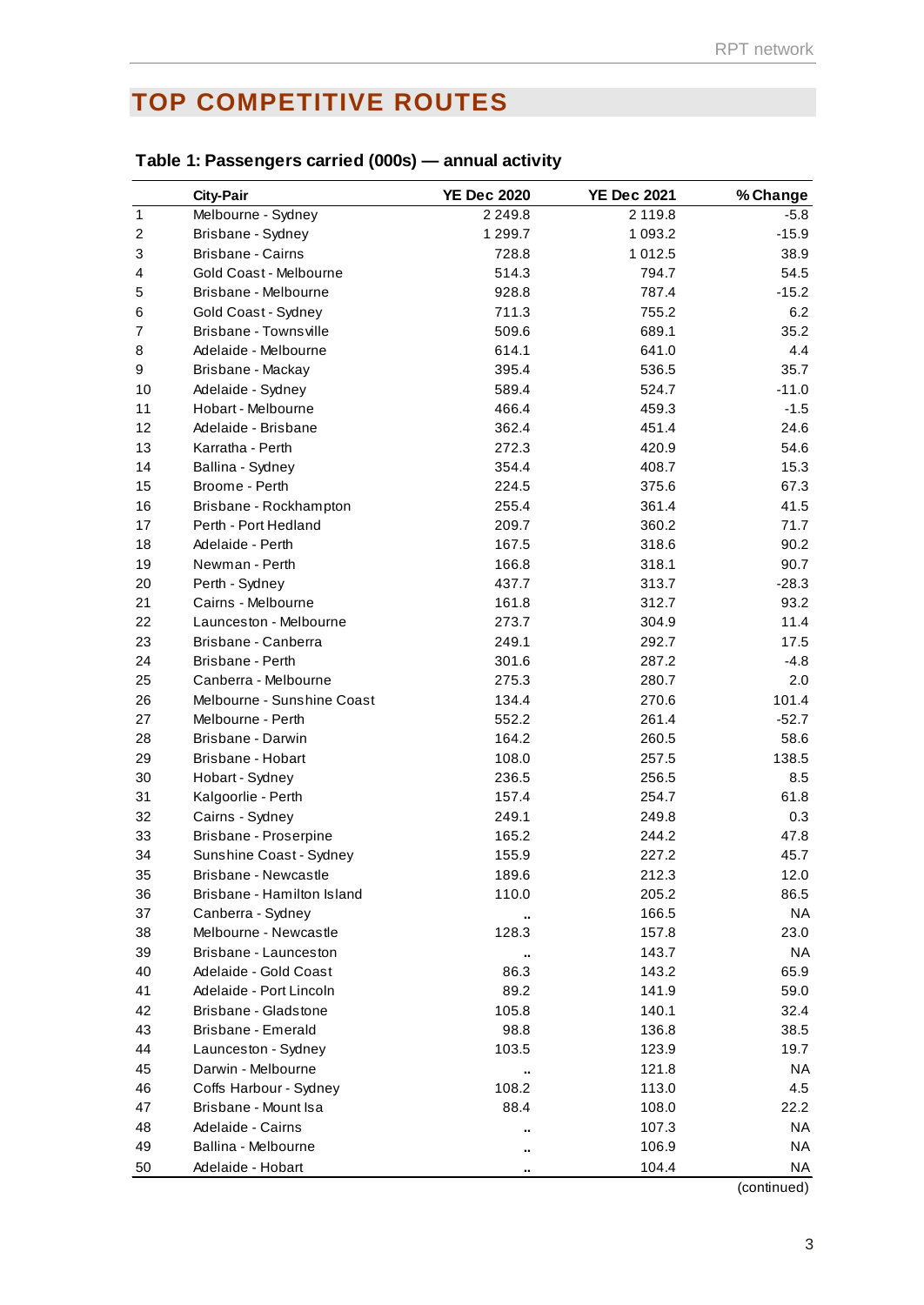|    | <b>City-Pair</b>              | <b>YE Dec 2020</b> | <b>YE Dec 2021</b> | % Change  |
|----|-------------------------------|--------------------|--------------------|-----------|
| 51 | Adelaide - Canberra           | 68.8               | 87.2               | 26.7      |
| 52 | Dubbo - Sydney                |                    | 69.5               | <b>NA</b> |
| 53 | Albury - Sydney               |                    | 65.4               | NA        |
| 54 | Melbourne - Mildura           |                    | 63.2               | NA        |
| 55 | Port Macquarie - Sydney       |                    | 54.5               | NA        |
| 56 | Cairns - Gold Coast           |                    | 13.8               | NA(a)     |
|    | <b>Total domestic network</b> | 19 445.6           | 23 519.1           | 20.9      |

### **Table 1: (continued) Passengers carried (000s) — annual activity**

**..** Data not available for release.

(a) Cairns - Gold Coast route included from December 2021, prior data not shown.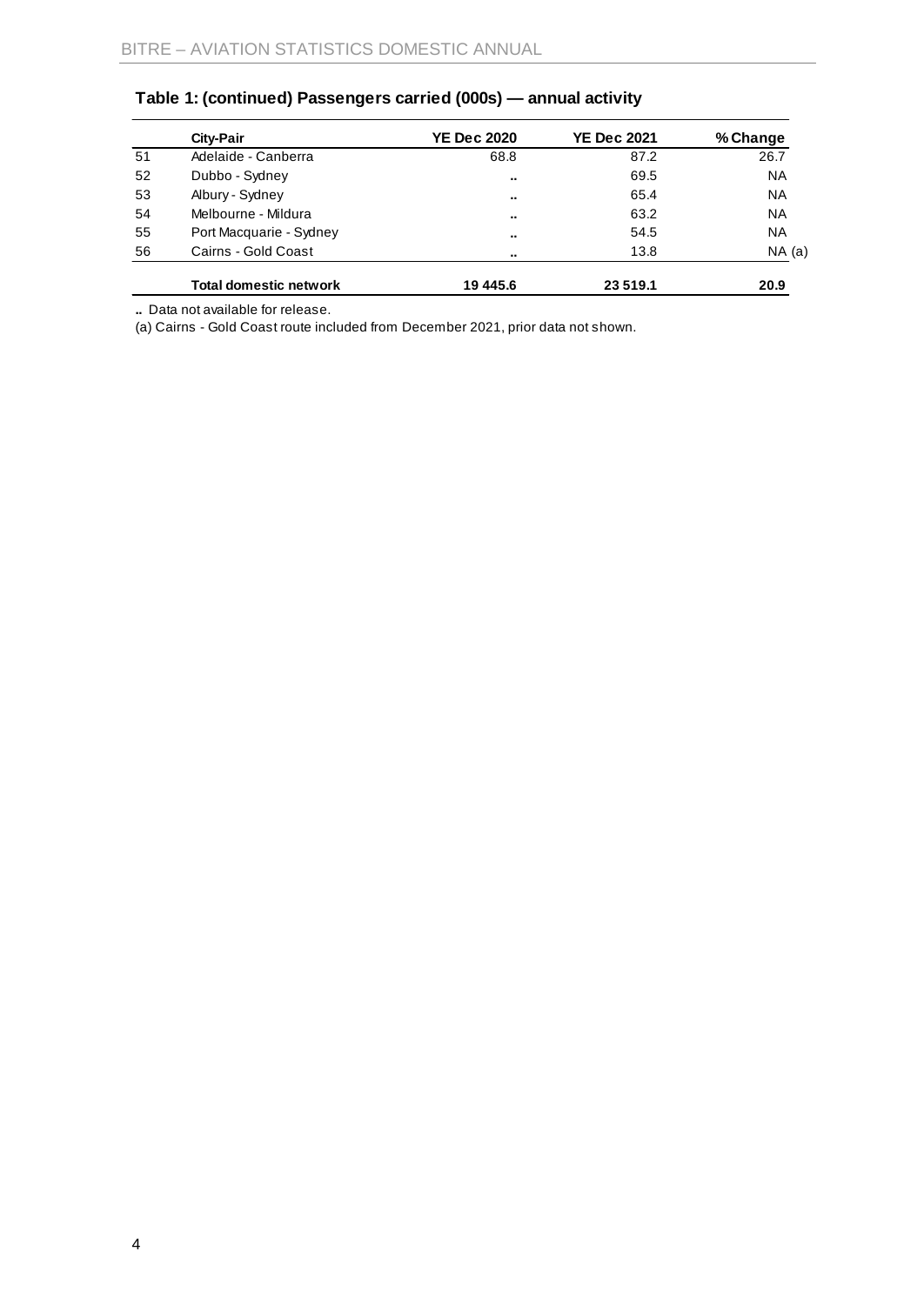|                | <b>City-Pair</b>           | <b>YE Dec 2020</b> | <b>YE Dec 2021</b> | % Change |
|----------------|----------------------------|--------------------|--------------------|----------|
| $\mathbf{1}$   | Melbourne - Sydney         | 3 0 7 2 . 2        | 3 3 9 4 . 1        | 10.5     |
| 2              | Brisbane - Sydney          | 1809.5             | 1758.3             | $-2.8$   |
| 3              | Brisbane - Cairns          | 937.1              | 1 4 3 1 . 3        | 52.7     |
| 4              | Gold Coast - Melbourne     | 615.5              | 1 175.4            | 91.0     |
| 5              | Brisbane - Melbourne       | 1 279.1            | 1 3 1 7 . 7        | 3.0      |
| 6              | Gold Coast - Sydney        | 893.2              | 1 1 2 3 . 1        | 25.7     |
| $\overline{7}$ | Brisbane - Townsville      | 712.2              | 1 0 4 2.2          | 46.3     |
| 8              | Adelaide - Melbourne       | 906.4              | 1073.9             | 18.5     |
| 9              | Brisbane - Mackay          | 593.8              | 852.0              | 43.5     |
| 10             | Adelaide - Sydney          | 825.2              | 851.8              | 3.2      |
| 11             | Hobart - Melbourne         | 676.4              | 760.9              | 12.5     |
| 12             | Adelaide - Brisbane        | 512.3              | 735.5              | 43.6     |
| 13             | Karratha - Perth           | 508.6              | 725.9              | 42.7     |
| 14             | Ballina - Sydney           | 444.9              | 598.6              | 34.6     |
| 15             | Broome - Perth             | 329.2              | 539.7              | 63.9     |
| 16             | Brisbane - Rockhampton     | 406.5              | 585.2              | 43.9     |
| 17             | Perth - Port Hedland       | 381.5              | 613.1              | 60.7     |
| 18             | Adelaide - Perth           | 269.0              | 513.6              | 90.9     |
| 19             | Newman - Perth             | 338.2              | 669.7              | 98.0     |
| 20             | Perth - Sydney             | 662.2              | 569.6              | $-14.0$  |
| 21             | Cairns - Melbourne         | 211.6              | 502.6              | 137.6    |
| 22             | Launceston - Melbourne     | 371.2              | 533.7              | 43.8     |
| 23             | Brisbane - Canberra        | 369.9              | 520.6              | 40.7     |
| 24             | Brisbane - Perth           | 428.1              | 465.6              | 8.8      |
| 25             | Canberra - Melbourne       | 477.1              | 522.2              | 9.5      |
| 26             | Melbourne - Sunshine Coast | 161.2              | 428.8              | 166.0    |
| 27             | Melbourne - Perth          | 814.7              | 494.9              | $-39.2$  |
| 28             | Brisbane - Darwin          | 228.9              | 393.5              | 71.9     |
| 29             | Brisbane - Hobart          | 148.7              | 377.8              | 154.1    |
| 30             | Hobart - Sydney            | 343.0              | 433.0              | 26.2     |
| 31             | Kalgoorlie - Perth         | 295.6              | 422.7              | 43.0     |
| 32             | Cairns - Sydney            | 360.3              | 422.8              | 17.4     |
| 33             | Brisbane - Proserpine      | 217.7              | 335.6              | 54.1     |
| 34             | Sunshine Coast - Sydney    | 210.5              | 372.3              | 76.9     |
| 35             | Brisbane - Newcastle       | 299.0              | 374.8              | 25.4     |
| 36             | Brisbane - Hamilton Island | 159.4              | 321.3              | 101.6    |
| 37             | Canberra - Sydney          |                    | 325.3              | ΝA       |
| 38             | Melbourne - Newcastle      | 171.8              | 309.7              | 80.3     |
| 39             | Brisbane - Launceston      |                    | 208.2              | ΝA       |
| 40             | Adelaide - Gold Coast      | 114.8              | 230.3              | 100.6    |
| 41             | Adelaide - Port Lincoln    | 130.2              | 212.6              | 63.3     |
| 42             | Brisbane - Gladstone       | 202.4              | 268.2              | 32.5     |
| 43             | Brisbane - Emerald         | 166.6              | 249.2              | 49.5     |
| 44             | Launceston - Sydney        | 160.0              | 233.5              | 45.9     |
| 45             | Darwin - Melbourne         |                    | 222.6              | ΝA       |
| 46             | Coffs Harbour - Sydney     | 171.3              | 205.1              | 19.7     |
| 47             | Brisbane - Mount Isa       | 162.7              | 227.2              | 39.6     |
| 48             | Adelaide - Cairns          |                    | 159.1              | ΝA       |
| 49             | Ballina - Melbourne        |                    | 162.3              | ΝA       |
| 50             | Adelaide - Hobart          |                    | 147.3              | NA.      |
|                |                            |                    |                    |          |

## **Table 2: Available seats (000s) — annual activity**

(continued)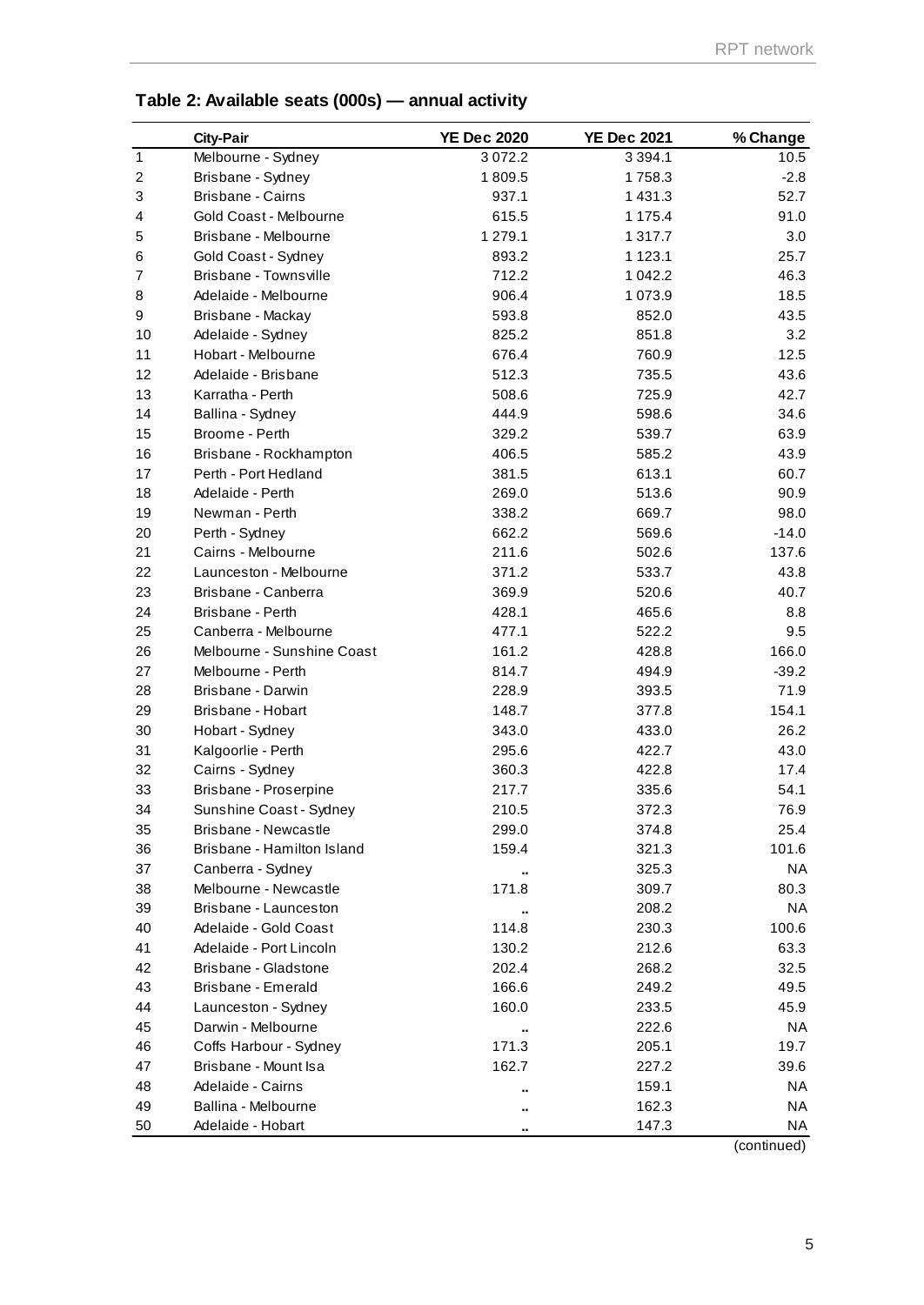|    | <b>City-Pair</b>              | <b>YE Dec 2020</b> | <b>YE Dec 2021</b> | % Change  |
|----|-------------------------------|--------------------|--------------------|-----------|
| 51 | Adelaide - Canberra           | 120.7              | 184.5              | 52.9      |
| 52 | Dubbo - Sydney                |                    | 131.4              | <b>NA</b> |
| 53 | Albury - Sydney               |                    | 130.0              | <b>NA</b> |
| 54 | Melbourne - Mildura           |                    | 113.1              | <b>NA</b> |
| 55 | Port Macquarie - Sydney       |                    | 123.6              | ΝA        |
| 56 | Cairns - Gold Coast           |                    | 22.5               | NA(a)     |
|    | <b>Total domestic network</b> | 29 139.9           | 39 171.0           | 34.4      |

### **Table 2: (continued) Available seats (000s) — annual activity**

**..** Data not available for release.

(a) Cairns - Gold Coast route included from December 2021, prior data not shown.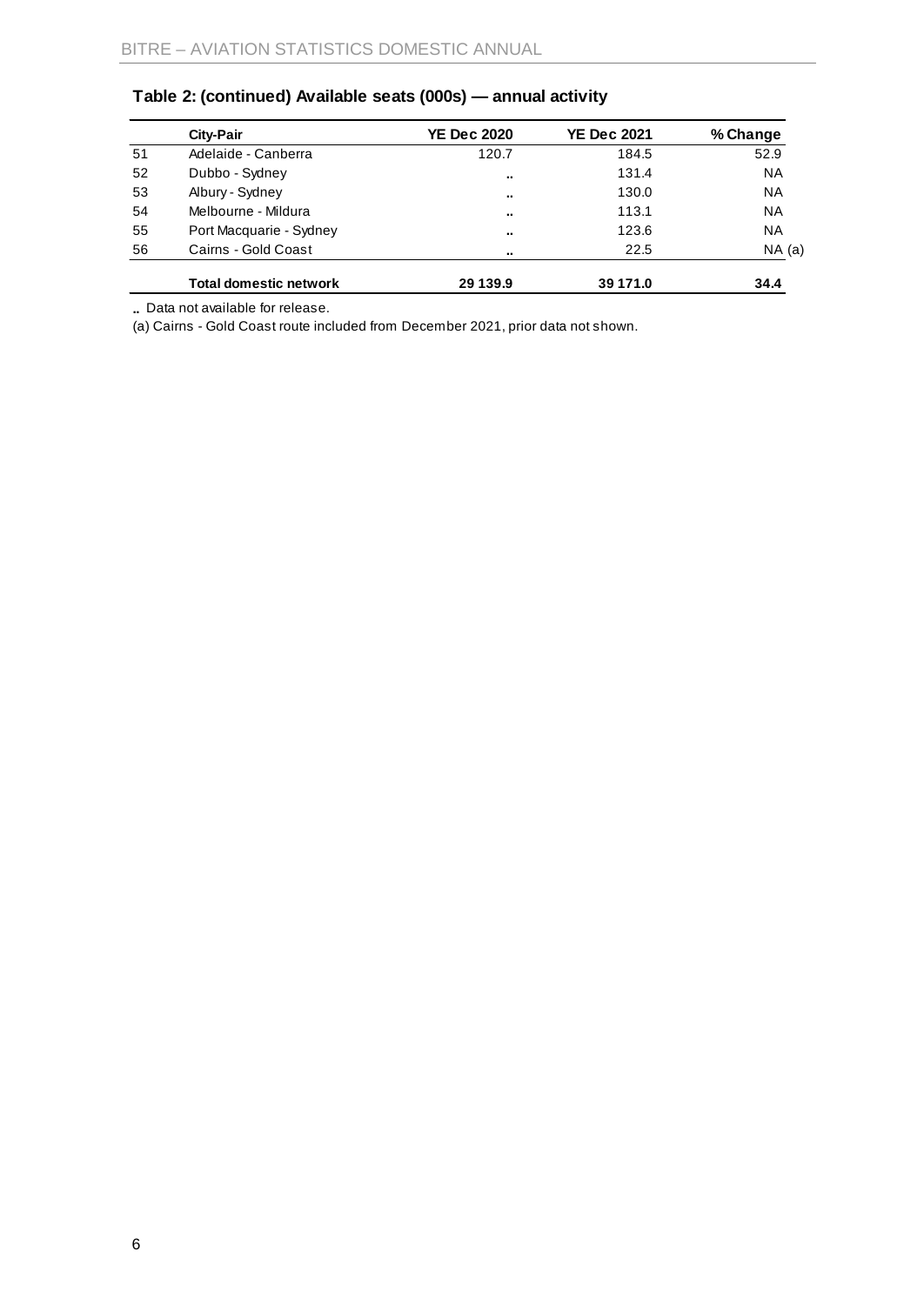|                | <b>City-Pair</b>           | <b>YE Dec 2020</b> | <b>YE Dec 2021</b> | % Change |
|----------------|----------------------------|--------------------|--------------------|----------|
| $\mathbf{1}$   | Melbourne - Sydney         | 73.3               | 62.5               | $-10.8$  |
| $\overline{c}$ | Brisbane - Sydney          | 71.8               | 62.2               | $-9.6$   |
| 3              | <b>Brisbane - Cairns</b>   | 77.8               | 70.7               | $-7.0$   |
| $\overline{4}$ | Gold Coast - Melbourne     | 83.6               | 67.6               | $-15.9$  |
| 5              | Brisbane - Melbourne       | 72.6               | 59.8               | $-12.9$  |
| 6              | Gold Coast - Sydney        | 79.6               | 67.2               | $-12.4$  |
| $\overline{7}$ | Brisbane - Townsville      | 71.5               | 66.1               | $-5.4$   |
| 8              | Adelaide - Melbourne       | 67.7               | 59.7               | $-8.1$   |
| 9              | Brisbane - Mackay          | 66.6               | 63.0               | $-3.6$   |
| 10             | Adelaide - Sydney          | 71.4               | 61.6               | $-9.8$   |
| 11             | Hobart - Melbourne         | 68.9               | 60.4               | $-8.6$   |
| 12             | Adelaide - Brisbane        | 70.7               | 61.4               | $-9.4$   |
| 13             | Karratha - Perth           | 53.5               | 58.0               | 4.4      |
| 14             | Ballina - Sydney           | 79.7               | 68.3               | $-11.4$  |
| 15             | Broome - Perth             | 68.2               | 69.6               | 1.4      |
| 16             | Brisbane - Rockhampton     | 62.8               | 61.8               | $-1.1$   |
| 17             | Perth - Port Hedland       | 55.0               | 58.8               | $3.8\,$  |
| 18             | Adelaide - Perth           | 62.3               | 62.0               | $-0.2$   |
| 19             | Newman - Perth             | 49.3               | 47.5               | $-1.8$   |
| 20             | Perth - Sydney             | 66.1               | 55.1               | $-11.0$  |
| 21             | Cairns - Melbourne         | 76.5               | 62.2               | $-14.3$  |
| 22             | Launceston - Melbourne     | 73.7               | 57.1               | $-16.6$  |
| 23             | Brisbane - Canberra        | 67.3               | 56.2               | $-11.1$  |
| 24             | Brisbane - Perth           | 70.5               | 61.7               | $-8.8$   |
| 25             | Canberra - Melbourne       | 57.7               | 53.9               | $-3.8$   |
| 26             | Melbourne - Sunshine Coast | 83.3               | 63.1               | $-20.2$  |
| 27             | Melbourne - Perth          | 67.8               | 52.8               | $-15.0$  |
| 28             | Brisbane - Darwin          | 71.7               | 66.2               | $-5.5$   |
| 29             | Brisbane - Hobart          | 72.6               | 68.2               | $-4.4$   |
| 30             | Hobart - Sydney            | 68.9               | 59.3               | $-9.7$   |
| 31             | Kalgoorlie - Perth         | 53.2               | 60.3               | 7.0      |
| 32             | Cairns - Sydney            | 69.1               | 59.1               | $-10.1$  |
| 33             | Brisbane - Proserpine      | 75.9               | 49.8               | $-26.1$  |
| 34             | Sunshine Coast - Sydney    | 74.1               | 61.0               | $-13.1$  |
| 35             | Brisbane - Newcastle       | 63.4               | 56.6               | $-6.8$   |
| 36             | Brisbane - Hamilton Island | 69.0               | 63.8               | $-5.2$   |
| 37             | Canberra - Sydney          | н,                 | 51.2               | NA       |
| 38             | Melbourne - Newcastle      | 74.7               | 50.9               | $-23.7$  |
| 39             | Brisbane - Launceston      |                    | 69.0               | NA       |
| 40             | Adelaide - Gold Coast      | 75.1               | 62.2               | $-13.0$  |
| 41             | Adelaide - Port Lincoln    | 68.5               | 66.7               | $-1.8$   |
| 42             | Brisbane - Gladstone       | 52.3               | 52.4               | 0.1      |
| 43             | Brisbane - Emerald         | 59.3               | 54.9               | $-4.4$   |
| 44             | Launceston - Sydney        | 64.7               | 53.1               | $-11.6$  |
| 45             | Darwin - Melbourne         |                    | 54.7               | NA       |
| 46             | Coffs Harbour - Sydney     | 63.2               | 55.1               | $-8.0$   |
| 47             | Brisbane - Mount Isa       | 54.3               | 47.6               | $-6.8$   |
| 48             | Adelaide - Cairns          |                    | 67.5               | NA       |
| 49             | Ballina - Melbourne        | ٠.                 | 65.8               | NA       |
| 50             | Adelaide - Hobart          | ٠.                 | 70.9               | NА       |
|                |                            |                    |                    |          |

## **Table 3: Load factors (%) — annual activity**

(continued)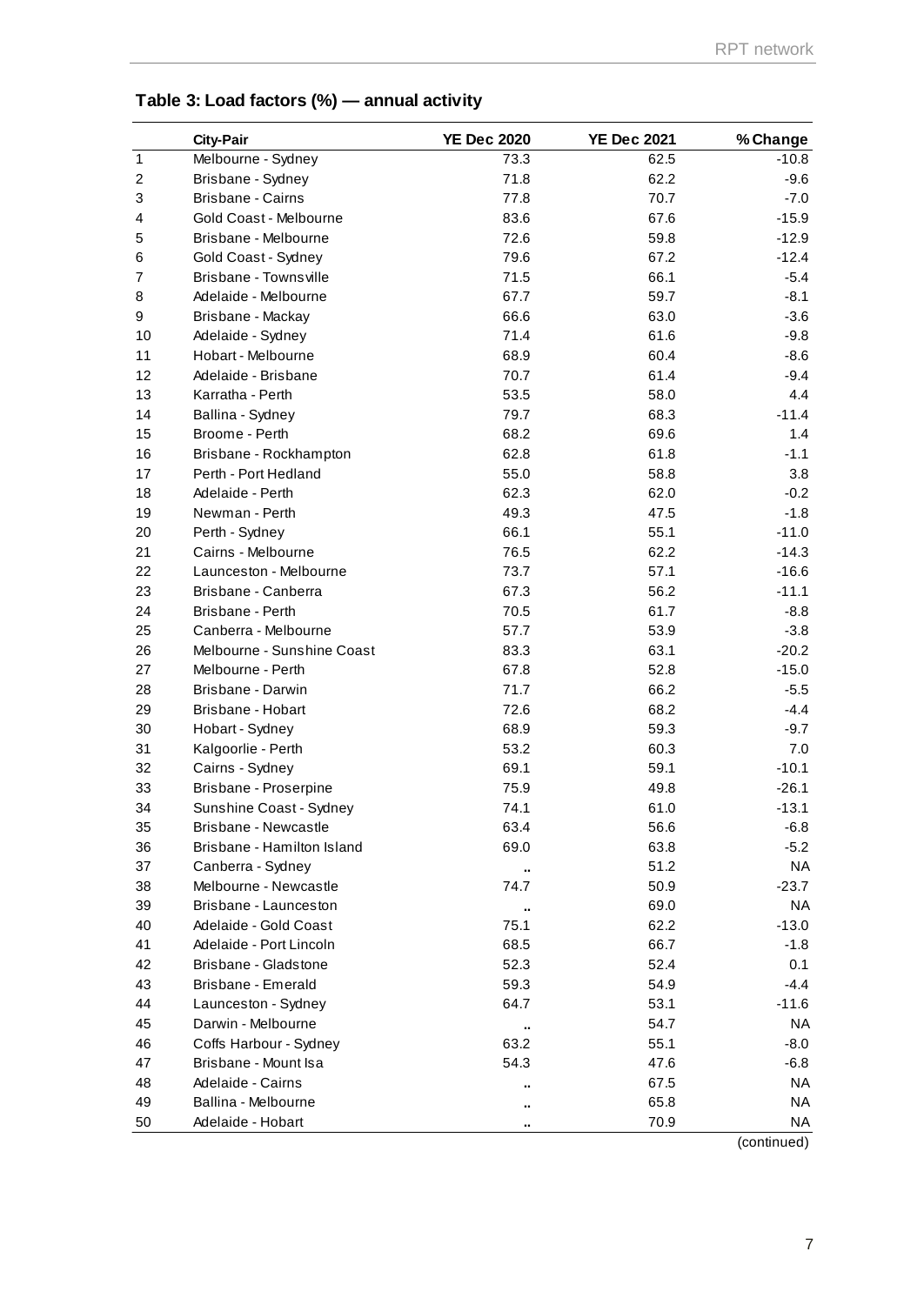|    | <b>City-Pair</b>        | <b>YE Dec 2020</b> | <b>YE Dec 2021</b> | % Change |
|----|-------------------------|--------------------|--------------------|----------|
| 51 | Adelaide - Canberra     | 57.0               | 47.2               | $-9.8$   |
| 52 | Dubbo - Sydney          |                    | 52.9               | NA       |
| 53 | Albury - Sydney         |                    | 50.3               | NA       |
| 54 | Melbourne - Mildura     |                    | 55.9               | NA       |
| 55 | Port Macquarie - Sydney |                    | 44.1               | NA       |
| 56 | Cairns - Gold Coast     |                    | 61.4               | NA(a)    |
|    | Total domestic network  | 67.9               | 60.8               | $-7.1$   |

### **Table 3: (continued) Load factors (%) — annual activity**

**..** Data not available for release.

(a) Cairns - Gold Coast route included from December 2021, prior data not shown.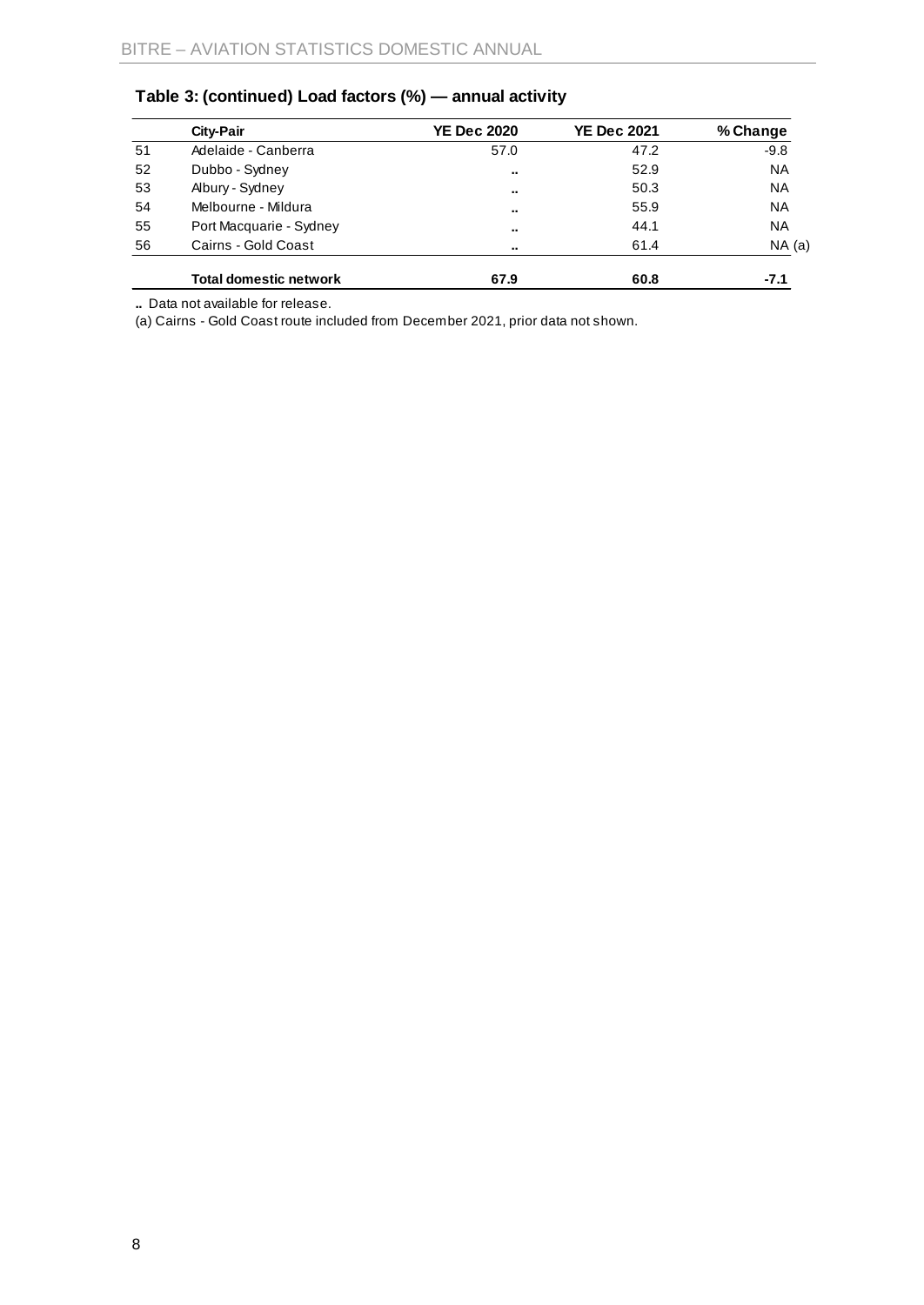|                         | <b>City-Pair</b>           | <b>YE Dec 2020</b> | <b>YE Dec 2021</b> | % Change  |
|-------------------------|----------------------------|--------------------|--------------------|-----------|
| $\mathbf{1}$            | Melbourne - Sydney         | 19 050             | 21 589             | 13.3      |
| $\overline{\mathbf{c}}$ | Brisbane - Sydney          | 12 608             | 12 2 64            | $-2.7$    |
| 3                       | <b>Brisbane - Cairns</b>   | 6791               | 8975               | 32.2      |
| 4                       | Gold Coast - Melbourne     | 3 2 6 0            | 6269               | 92.3      |
| 5                       | Brisbane - Melbourne       | 8649               | 8975               | 3.8       |
| 6                       | Gold Coast - Sydney        | 5 1 3 2            | 6590               | 28.4      |
| $\overline{7}$          | Brisbane - Townsville      | 4756               | 6309               | 32.7      |
| 8                       | Adelaide - Melbourne       | 6 3 5 6            | 7198               | 13.2      |
| 9                       | Brisbane - Mackay          | 4570               | 5672               | 24.1      |
| 10                      | Adelaide - Sydney          | 5 2 4 3            | 5342               | 1.9       |
| 11                      | Hobart - Melbourne         | 3 9 0 0            | 4764               | 22.2      |
| 12                      | Adelaide - Brisbane        | 3 0 8 1            | 4471               | 45.1      |
| 13                      | Karratha - Perth           | 3 4 2 0            | 4484               | 31.1      |
| 14                      | Ballina - Sydney           | 3 0 9 8            | 4 3 3 3            | 39.9      |
| 15                      | Broome - Perth             | 2 3 7 4            | 3 3 3 6            | 40.5      |
| 16                      | Brisbane - Rockhampton     | 4 4 1 1            | 5697               | 29.2      |
| 17                      | Perth - Port Hedland       | 2717               | 4 3 5 1            | 60.1      |
| 18                      | Adelaide - Perth           | 2026               | 3328               | 64.3      |
| 19                      | Newman - Perth             | 2 2 3 0            | 4075               | 82.7      |
| 20                      | Perth - Sydney             | 3 0 9 5            | 3097               | 0.1       |
| 21                      | Cairns - Melbourne         | 1 1 0 6            | 2520               | 127.8     |
| 22                      | Launceston - Melbourne     | 3606               | 4679               | 29.8      |
| 23                      | Brisbane - Canberra        | 2825               | 3689               | 30.6      |
| 24                      | Brisbane - Perth           | 2 3 8 6            | 2545               | 6.7       |
| 25                      | Canberra - Melbourne       | 3316               | 3907               | 17.8      |
| 26                      | Melbourne - Sunshine Coast | 912                | 2549               | 179.5     |
| 27                      | Melbourne - Perth          | 4745               | 3723               | $-21.5$   |
| 28                      | Brisbane - Darwin          | 1 602              | 2 3 7 0            | 47.9      |
| 29                      | Brisbane - Hobart          | 849                | 2 2 9 2            | 170.0     |
| 30                      | Hobart - Sydney            | 2 0 6 5            | 2460               | 19.1      |
| 31                      | Kalgoorlie - Perth         | 2 2 6 0            | 3 1 5 1            | 39.4      |
| 32                      | Cairns - Sydney            | 1924               | 2 2 3 3            | 16.1      |
| 33                      | Brisbane - Proserpine      | 1 2 9 5            | 2045               | 57.9      |
| 34                      | Sunshine Coast - Sydney    | 1 3 2 4            | 2 2 4 7            | 69.7      |
| 35                      | Brisbane - Newcastle       | 2 1 1 9            | 2691               | 27.0      |
| 36                      | Brisbane - Hamilton Island | 1 1 3 6            | 1867               | 64.3      |
| 37                      | Canberra - Sydney          |                    | 4687               | ΝA        |
| 38                      | Melbourne - Newcastle      | 941                | 1836               | 95.1      |
| 39                      | Brisbane - Launceston      |                    | 1 1 7 2            | ΝA        |
| 40                      | Adelaide - Gold Coast      | 638                | 1317               | 106.4     |
| 41                      | Adelaide - Port Lincoln    | 3 3 5 4            | 5439               | 62.2      |
| 42                      | Brisbane - Gladstone       | 2658               | 3460               | 30.2      |
| 43                      | Brisbane - Emerald         | 2731               | 3727               | 36.5      |
| 44                      | Launceston - Sydney        | 900                | 1 3 5 6            | 50.7      |
| 45                      | Darwin - Melbourne         |                    | 1215               | ΝA        |
| 46                      | Coffs Harbour - Sydney     | 2 3 5 4            | 3 2 3 8            | 37.6      |
| 47                      | Brisbane - Mount Isa       | 1 1 7 0            | 1911               | 63.3      |
| 48                      | Adelaide - Cairns          |                    | 919                | ΝA        |
| 49                      | Ballina - Melbourne        |                    | 894                | NA.       |
| 50                      | Adelaide - Hobart          |                    | 907                | <b>NA</b> |
|                         |                            |                    |                    | (continu) |

## **Table 4: Aircraft trips** (a) **— annual activity**

(continued)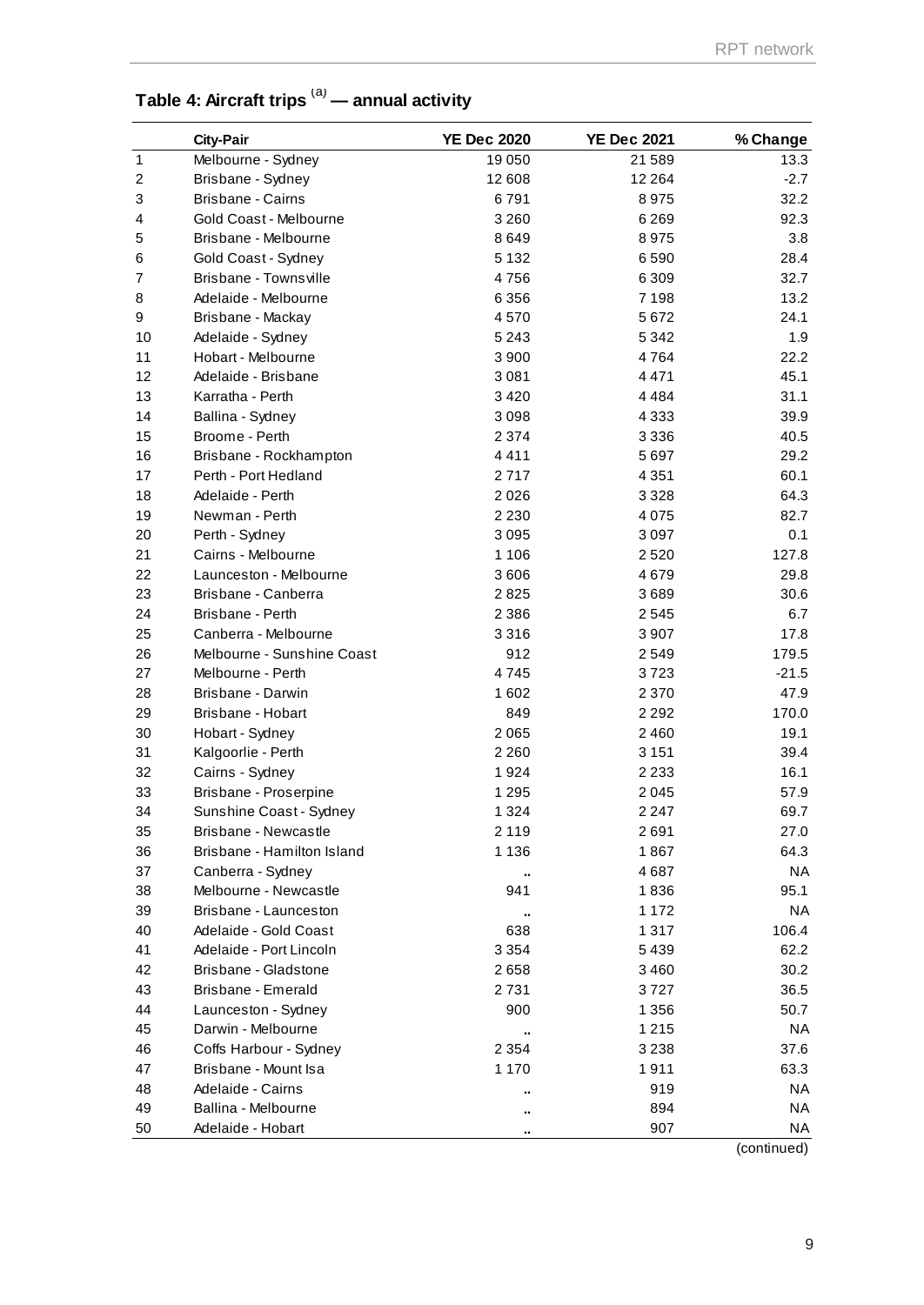|    | <b>City-Pair</b>              | <b>YE Dec 2020</b> | <b>YE Dec 2021</b> | % Change  |
|----|-------------------------------|--------------------|--------------------|-----------|
| 51 | Adelaide - Canberra           | 747                | 1 0 8 0            | 44.6      |
| 52 | Dubbo - Sydney                |                    | 2933               | <b>NA</b> |
| 53 | Albury - Sydney               |                    | 2 2 4 5            | <b>NA</b> |
| 54 | Melbourne - Mildura           |                    | 2546               | <b>NA</b> |
| 55 | Port Macquarie - Sydney       |                    | 2632               | <b>NA</b> |
| 56 | Cairns - Gold Coast           |                    | 124                | NA(b)     |
|    | <b>Total domestic network</b> | 282 577            | 367 190            | 29.9      |

## **Table 4: (continued) Aircraft trips** (a) **— annual activity**

**..** Data not available for release.

(a) Includes RPT Cargo flights.

(b) Cairns - Gold Coast route included from December 2021, prior data not shown.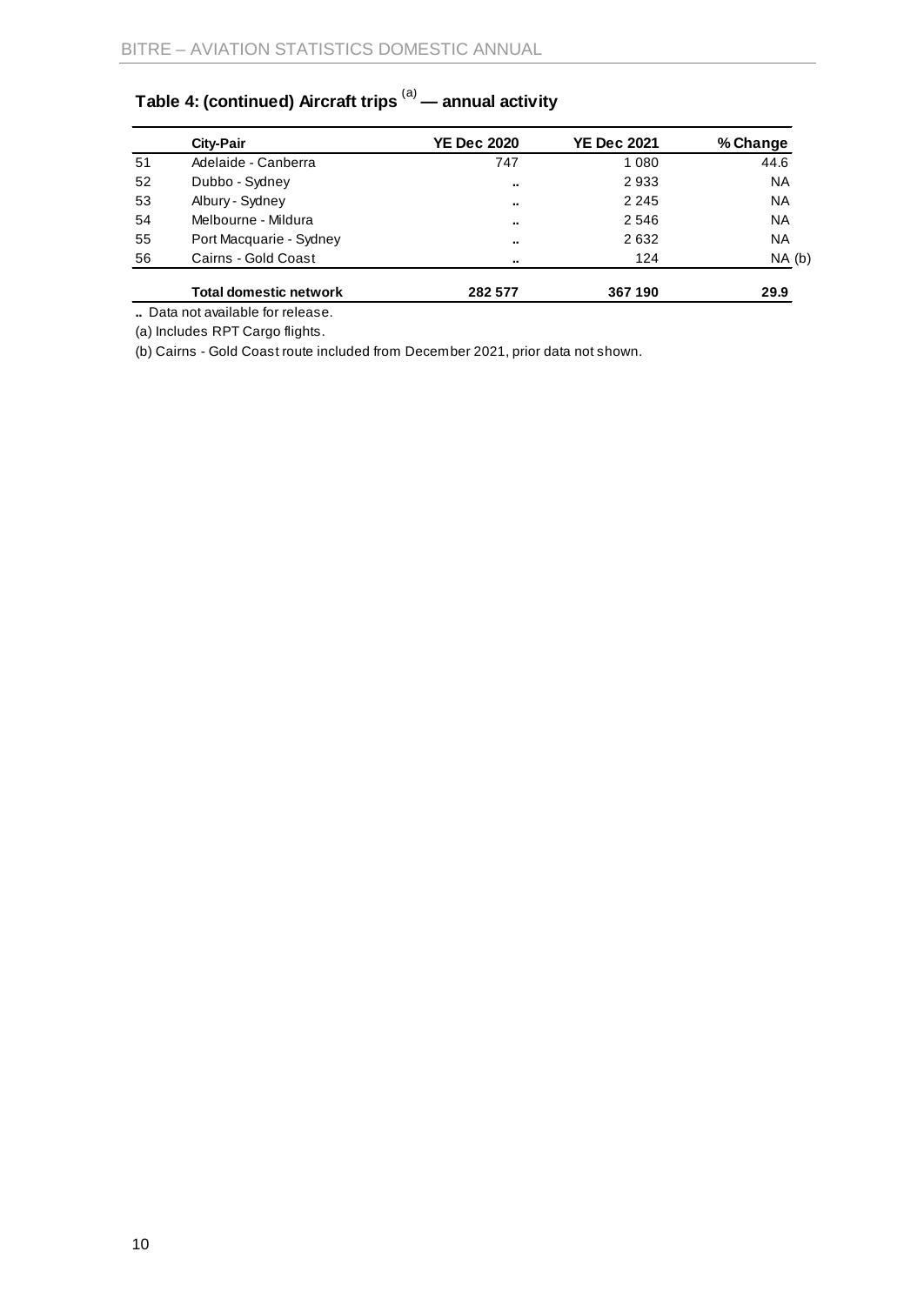## **TOP TEN AIRPORTS – PASSENGER MOVEMENTS**

|    | <b>Airport</b>                | <b>YE Dec 2020</b> | <b>YE Dec 2021</b> | % Change | % of Total |
|----|-------------------------------|--------------------|--------------------|----------|------------|
| 1  | <b>Brisbane</b>               | 6 387.6            | 7 637.3            | 19.6     | 16.2       |
| 2  | Sydney                        | 7 462.5            | 7 178.3            | $-3.8$   | 15.3       |
| 3  | Melbourne                     | 6 501.5            | 6 768.5            | 4.1      | 14.4       |
| 4  | Perth                         | 2 977.4            | 3 8 5 4 . 3        | 29.5     | 8.2        |
| 5  | Adelaide                      | 2 3 4 8 . 6        | 3 0 34.4           | 29.2     | 6.5        |
| 6  | Cairns                        | 1 588.7            | 2 3 1 2 .5         | 45.6     | 4.9        |
| 7  | Gold Coast                    | 1 529.4            | 2 0 38.8           | 33.3     | 4.3        |
| 8  | Hobart                        | 879.7              | 1 261.3            | 43.4     | 2.7        |
| 9  | Townsville                    | 766.9              | 1 0 9 7 . 9        | 43.2     | 2.3        |
| 10 | Darwin                        | 657.4              | 1 088.9            | 65.6     | 2.3        |
|    | Total top ten airports        | 31 099.7           | 36 272.2           | 16.6     | 80.0       |
|    | <b>Total domestic network</b> | 38 891.1           | 47 038.2           | 20.9     | 100.0      |

#### **Table 5: Top ten airports, RPT passenger movements (000s) — annual activity**

Note: Airport passenger movement numbers are the sum of passenger arrivals and departures at each airport.

#### **Top ten airports, RPT passenger movements**  (traffic on board)



**Top three airports, domestic passenger movements**

(moving annual totals - traffic on board)

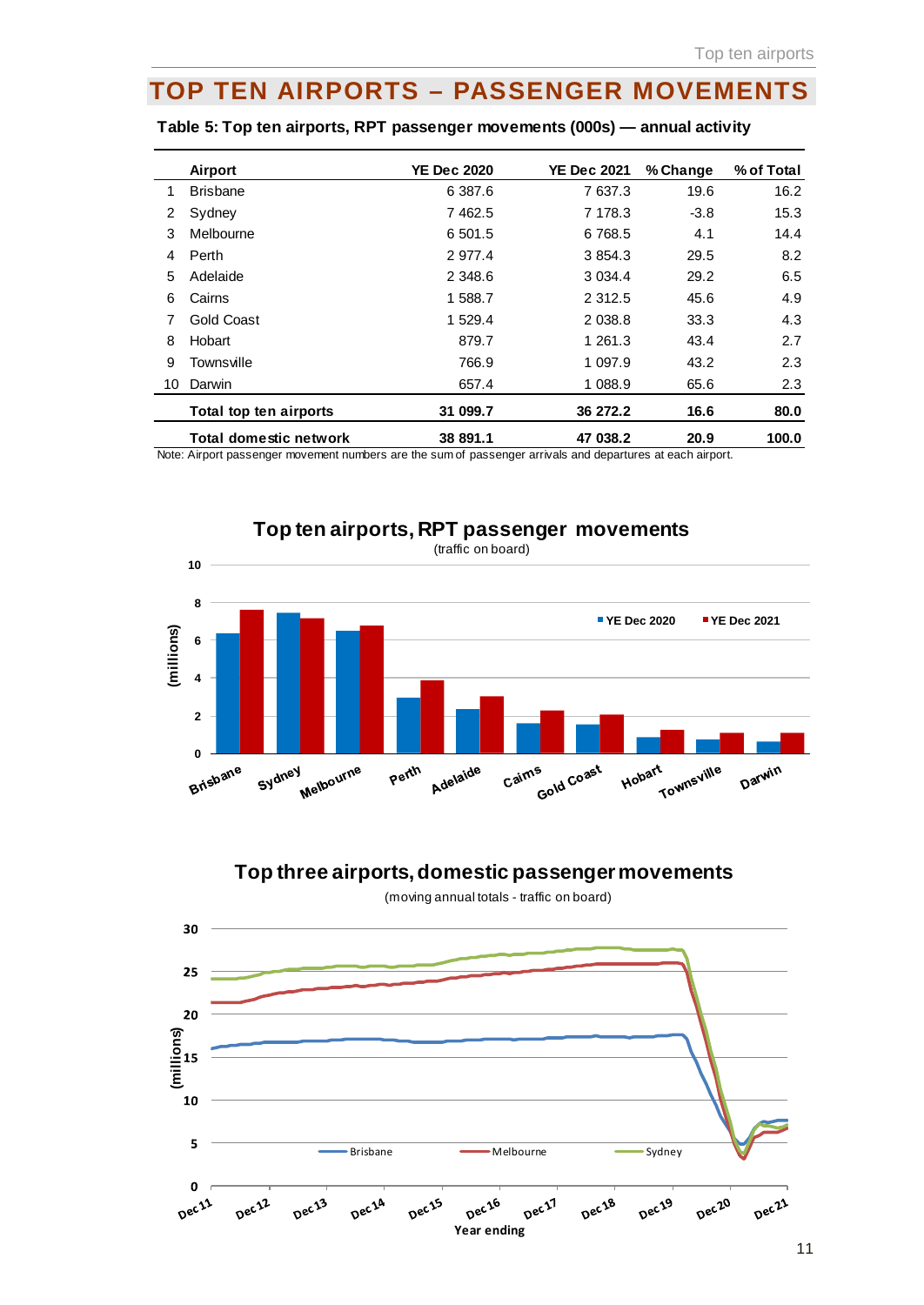## **TOP FIVE AIRPORTS – CARGO MOVEMENTS**

|   | Airport                       | <b>YE Dec 2020</b> | <b>YE Dec 2021</b> | % Change | % of Total |
|---|-------------------------------|--------------------|--------------------|----------|------------|
|   | Melbourne                     | 101.1              | 105.5              | $-14.0$  | 24.7       |
|   | 2 Sydney                      | 84.4               | 96.8               | $-1.0$   | 22.8       |
| 3 | <b>Brisbane</b>               | 68.3               | 68.1               | $-3.9$   | 17.2       |
|   | 4 Perth                       | 38.1               | 38.8               | $-33.3$  | 8.8        |
|   | 5 Adelaide                    | 23.8               | 25.9               | $-9.1$   | 6.0        |
|   | Total top five airports       | 315.7              | 335.2              | 6.2      | 80.7       |
|   | <b>Total domestic network</b> | 389.2              | 415.4              | 6.7      | 100.0      |

#### **Table 6: Top five airports, domestic RPT cargo movements (000s tonnes) - annual activity**

Note: Airport cargo tonnes are the sum of cargo tonnes on arrivals and departures at each airport.



### **Top five airports, cargo movements**

**Total domestic network - cargo movements** (moving annual totals- traffic on board)

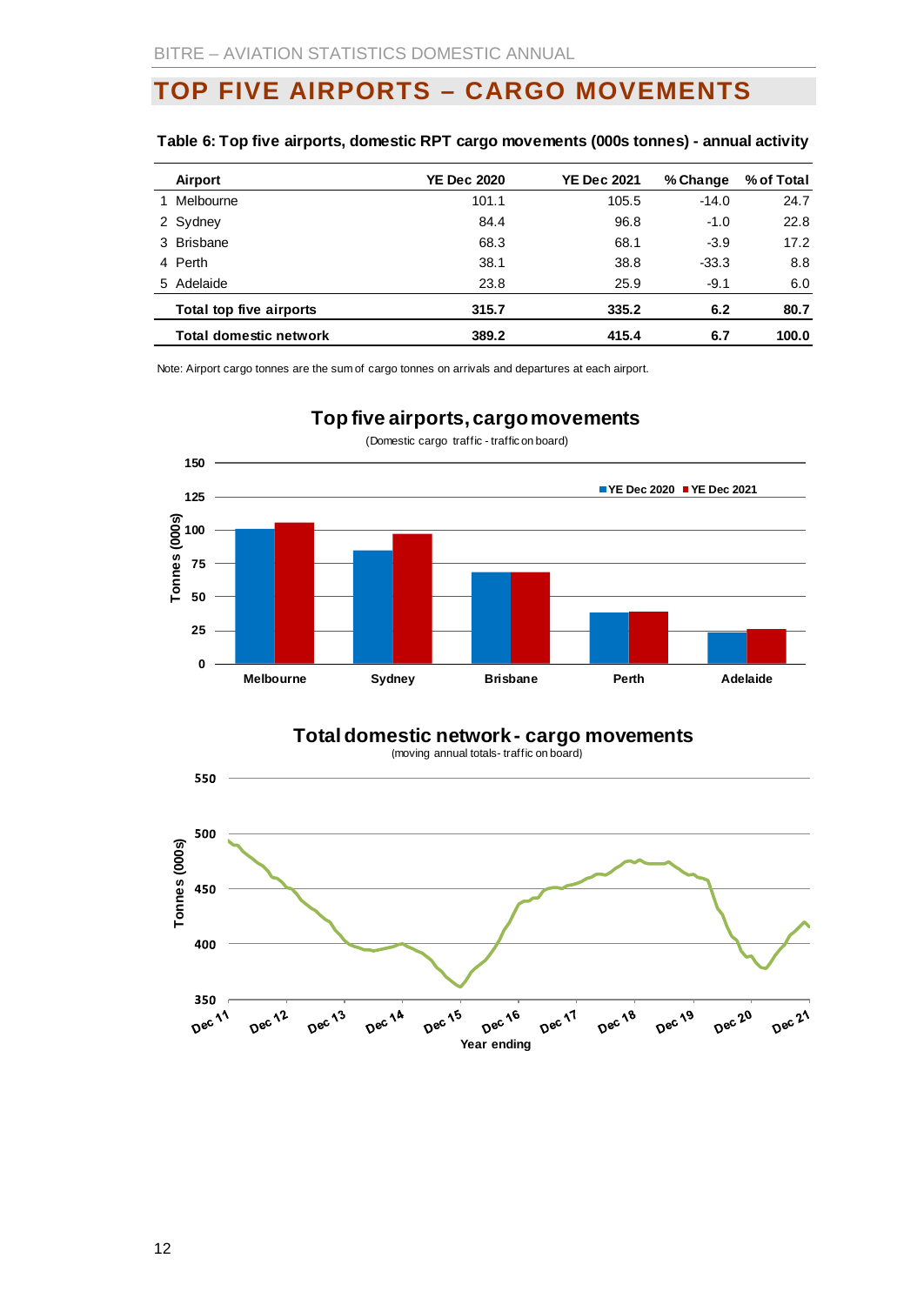## **TOP TWENTY ROUTES**

## **1. Melbourne - Sydney**

#### **Moving annual data**

|                           | <b>YE Dec 2020</b> | <b>YE Dec 2021</b> | % Change |
|---------------------------|--------------------|--------------------|----------|
| Passengers carried (000s) | 2 2 4 9 . 8        | 2 119.8            | $-5.8$   |
| Seats (000s)              | 3 0 7 2 . 2        | 3 3 9 4 1          | 10.5     |
| Load factor %             | 73.3               | 62.5               | $-10.8$  |
| Aircraft trips            | 19 050             | 21 589             | 13.3     |

\* percentage point difference



## **2. Brisbane - Sydney**

#### **Moving annual data**

|                           | <b>YE Dec 2020</b> | <b>YE Dec 2021</b> | % Change |
|---------------------------|--------------------|--------------------|----------|
| Passengers carried (000s) | 1 299.7            | 1 093.2            | $-15.9$  |
| Seats (000s)              | 1 809.5            | 1 758.3            | $-2.8$   |
| Load factor %             | 71.8               | 62.2               | $-9.6$   |
| Aircraft trips            | 12 608             | 12 2 64            | $-2.7$   |

\* percentage point difference

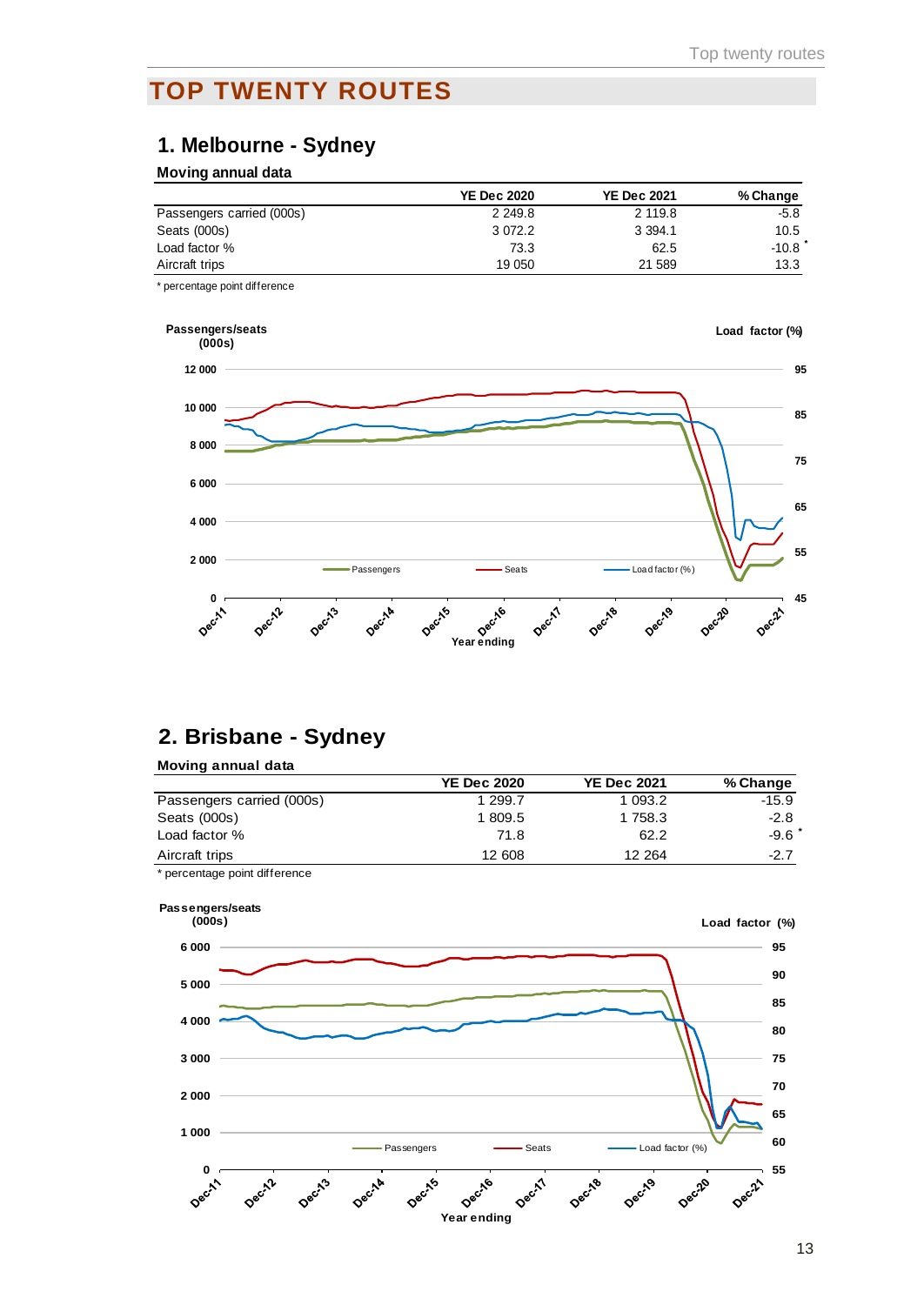### **3. Brisbane - Cairns**

#### **Moving annual data**

|                           | <b>YE Dec 2020</b> | <b>YE Dec 2021</b> | % Change |
|---------------------------|--------------------|--------------------|----------|
| Passengers carried (000s) | 728.8              | 1 0 1 2 .5         | 38.9     |
| Seats (000s)              | 937.1              | 1 431.3            | 52.7     |
| Load factor %             | 77.8               | 70.7               | $-7.0$   |
| Aircraft trips            | 6 791              | 8975               | 32.2     |

\* percentage point difference



## **4. Gold Coast - Melbourne** (a)

#### **Moving annual data**

|                           | <b>YE Dec 2020</b> | <b>YE Dec 2021</b> | % Change |
|---------------------------|--------------------|--------------------|----------|
| Passengers carried (000s) | 514.3              | 794.7              | 54.5     |
| Seats (000s)              | 615.5              | 1 175.4            | 91.0     |
| Load factor %             | 83.6               | 67.6               | $-15.9$  |
| Aircraft trips            | 3 2 6 0            | 6 2 6 9            | 92.3     |

\* percentage point difference



(a) July and November 2020 and August to November 2021 moving annuals are not available for release.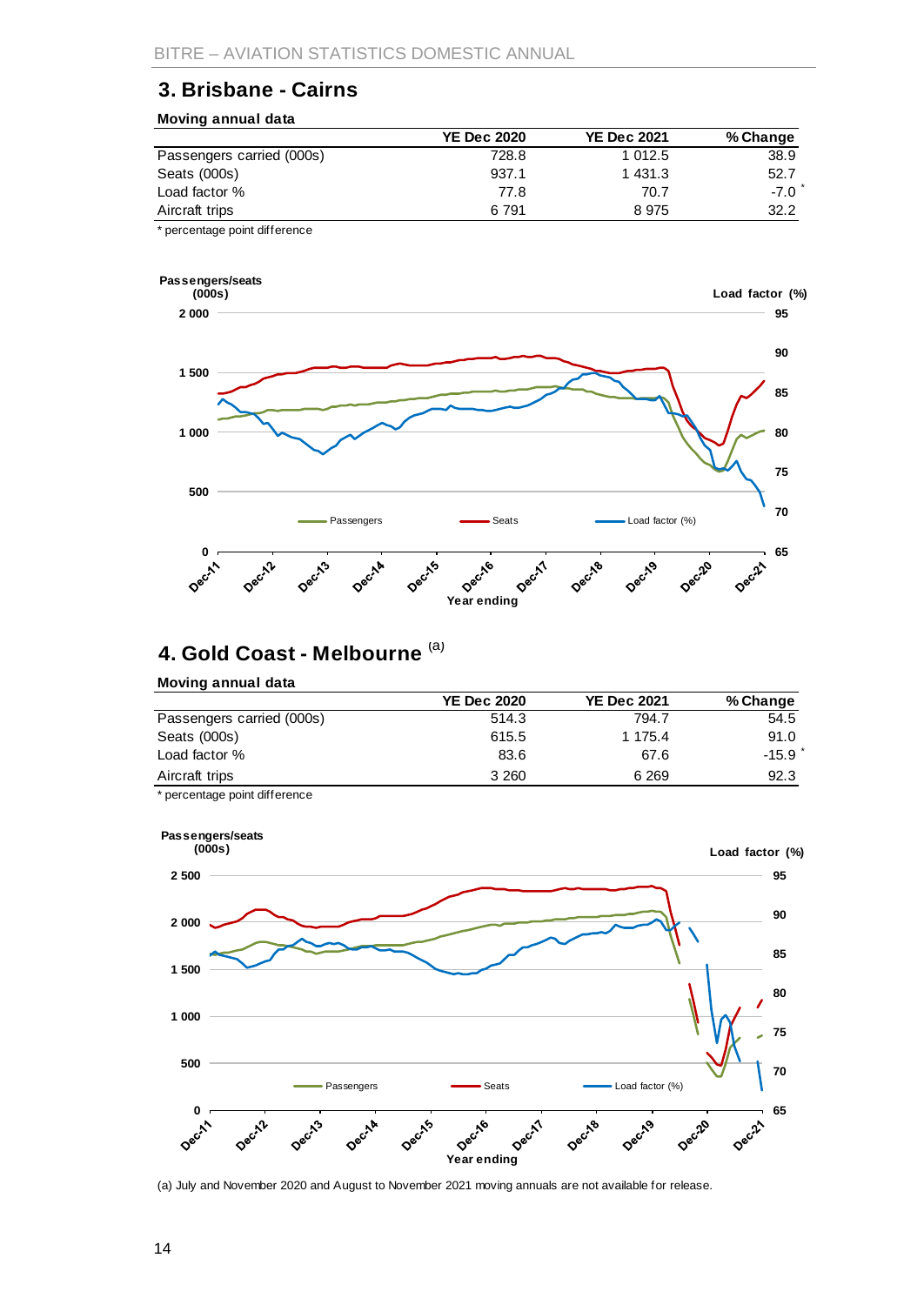### **5. Brisbane - Melbourne**

| Moving annual data        |                    |                    |          |  |
|---------------------------|--------------------|--------------------|----------|--|
|                           | <b>YE Dec 2020</b> | <b>YE Dec 2021</b> | % Change |  |
| Passengers carried (000s) | 928.8              | 787.4              | $-15.2$  |  |
| Seats (000s)              | 1 279.1            | 1 317.7            | 3.0      |  |
| Load factor %             | 72.6               | 59.8               | $-12.9$  |  |
| Aircraft trips            | 8 6 4 9            | 8975               | 3.8      |  |

\* percentage point difference



## **6. Gold Coast - Sydney** (a)

#### **Moving annual data**

|                                                                                                                 | <b>YE Dec 2020</b> | <b>YE Dec 2021</b> | % Change |
|-----------------------------------------------------------------------------------------------------------------|--------------------|--------------------|----------|
| Passengers carried (000s)                                                                                       | 711.3              | 755.2              | 6.2      |
| Seats (000s)                                                                                                    | 893.2              | 1 1 2 3 . 1        | 25.7     |
| Load factor %                                                                                                   | 79.6               | 67.2               | $-12.4$  |
| Aircraft trips                                                                                                  | 5 1 3 2            | 6 5 9 0            | 28.4     |
| the contract of the contract of the contract of the contract of the contract of the contract of the contract of |                    |                    |          |

\* percentage point difference



(a) May and September to October 2020 and August to November 2021 moving annuals are not available for release.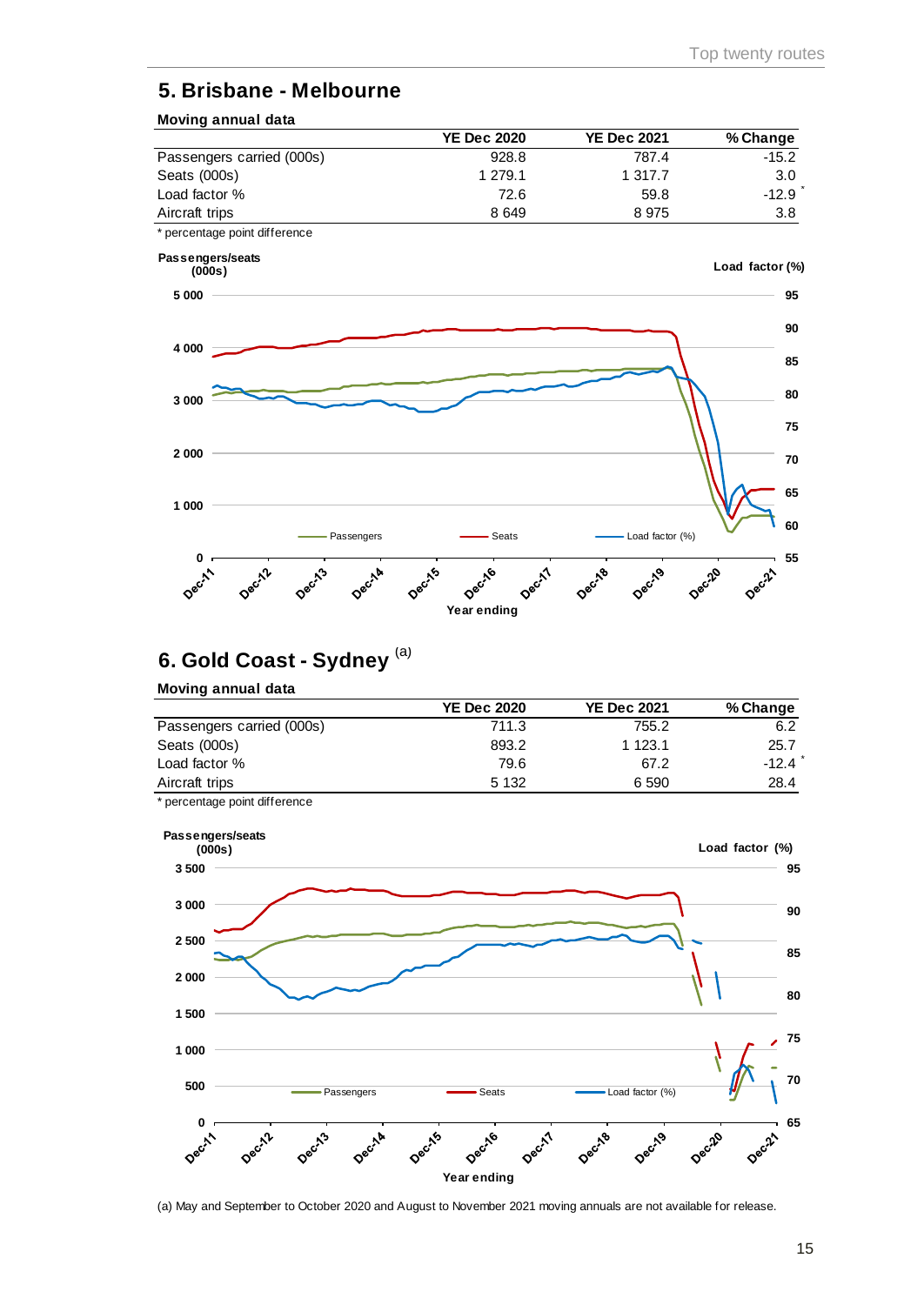### **7. Brisbane - Townsville**

### **Moving annual data**

|                           | <b>YE Dec 2020</b> | <b>YE Dec 2021</b> | % Change |
|---------------------------|--------------------|--------------------|----------|
| Passengers carried (000s) | 509.6              | 689.1              | 35.2     |
| Seats (000s)              | 712.2              | 1 042.2            | 46.3     |
| Load factor %             | 71.5               | 66.1               | $-5.4$   |
| Aircraft trips            | 4 756              | 6 309              | 32.7     |

\* percentage point difference



## **8. Adelaide - Melbourne**

#### **Moving annual data**

|                           | <b>YE Dec 2020</b> | <b>YE Dec 2021</b> | % Change |
|---------------------------|--------------------|--------------------|----------|
| Passengers carried (000s) | 614.1              | 641.0              | 4.4      |
| Seats (000s)              | 906.4              | 1 073.9            | 18.5     |
| Load factor %             | 67.7               | 59.7               | $-8.1$   |
| Aircraft trips            | 6 356              | 7 198              | 13.2     |

\* percentage point difference

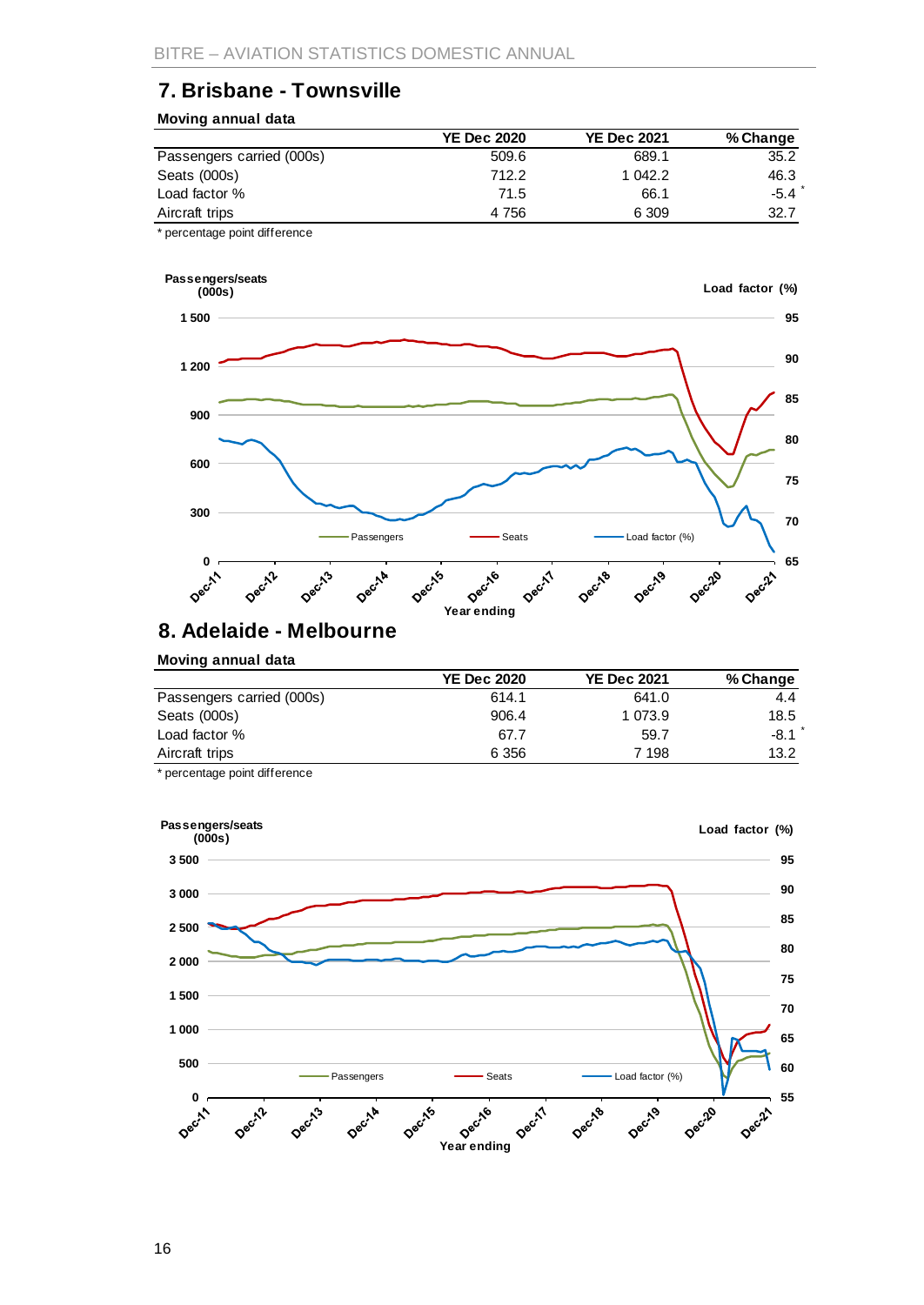## **9. Brisbane - Mackay**

#### **Moving annual data**

|                           | <b>YE Dec 2020</b> | <b>YE Dec 2021</b> | % Change |
|---------------------------|--------------------|--------------------|----------|
| Passengers carried (000s) | 395.4              | 536.5              | 35.7     |
| Seats (000s)              | 593.8              | 852.0              | 43.5     |
| Load factor %             | 66.6               | 63.0               | $-3.6$   |
| Aircraft trips            | 4 570              | 5672               | 24.1     |

\* percentage point difference



## **10. Adelaide - Sydney** (a)

#### **Moving annual data**

|                           | <b>YE Dec 2020</b> | <b>YE Dec 2021</b> | % Change |
|---------------------------|--------------------|--------------------|----------|
| Passengers carried (000s) | 589.4              | 524.7              | $-11.0$  |
| Seats (000s)              | 825.2              | 851.8              | 3.2      |
| Load factor %             | 71.4               | 61.6               | $-9.8$   |
| Aircraft trips            | 5 2 4 3            | 5 3 4 2            | 1.9      |
|                           |                    |                    |          |

\* percentage point difference



(a) May and June 2020 moving annuals are not available for release.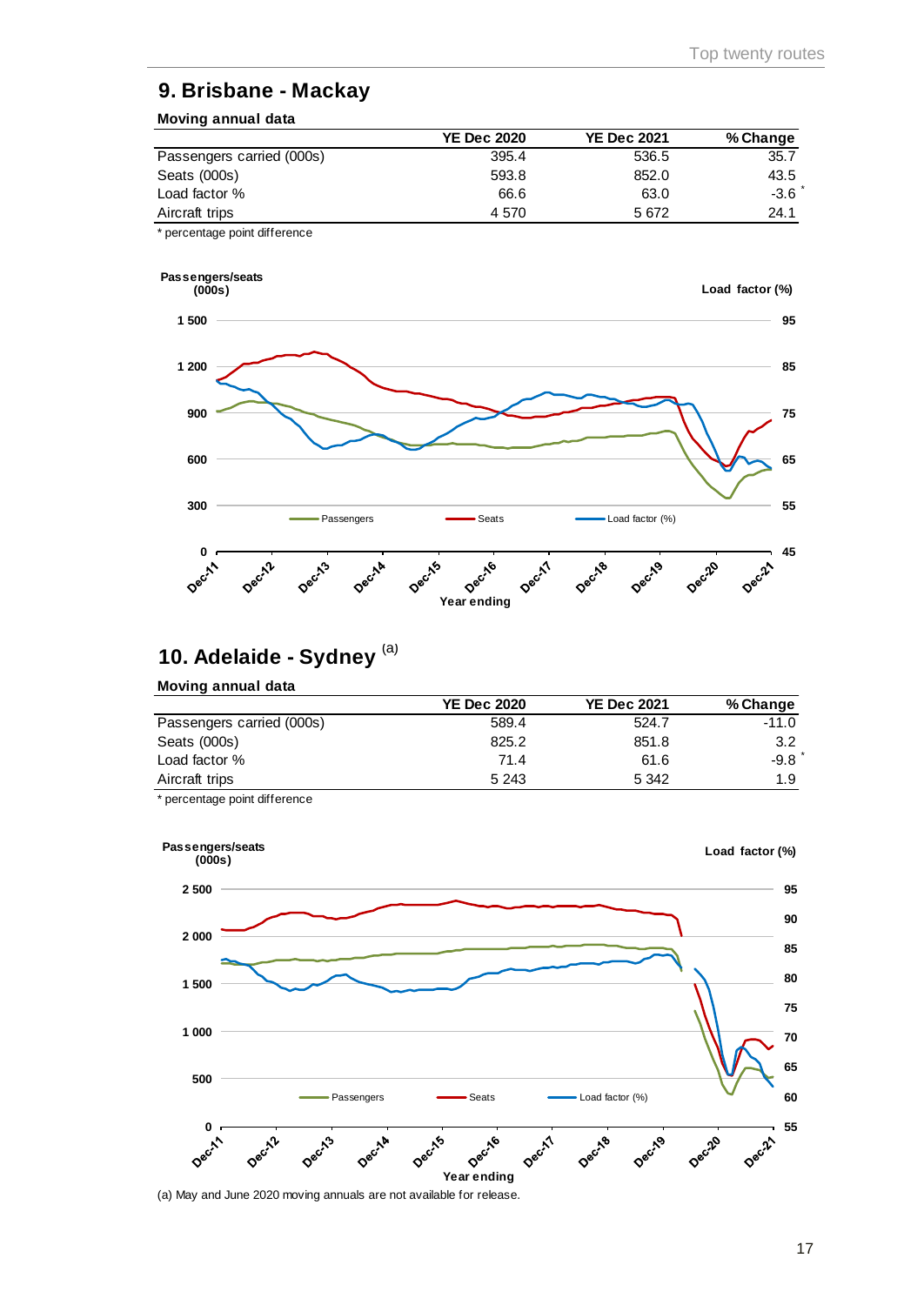## **11. Hobart - Melbourne** (a)

### **Moving annual data**

|                           | <b>YE Dec 2020</b> | <b>YE Dec 2021</b> | % Change |
|---------------------------|--------------------|--------------------|----------|
| Passengers carried (000s) | 466.4              | 459.3              | $-1.5$   |
| Seats (000s)              | 676.4              | 760.9              | 12.5     |
| Load factor %             | 68.9               | 60.4               | $-8.6$   |
| Aircraft trips            | 3 900              | 4 7 6 4            | 22.2     |

\* percentage point difference



(a) April to November 2020 moving annuals are not available for release.

## **12. Adelaide - Brisbane** (a)

#### **Moving annual data**

|                           | <b>YE Dec 2020</b> | <b>YE Dec 2021</b> | % Change |
|---------------------------|--------------------|--------------------|----------|
| Passengers carried (000s) | 362.4              | 451.4              | 24.6     |
| Seats (000s)              | 512.3              | 735.5              | 43.6     |
| Load factor %             | 70.7               | 61.4               | $-9.4$   |
| Aircraft trips            | 3 0 8 1            | 4 4 7 1            | 45.1     |
|                           |                    |                    |          |

\* percentage point difference



(a) April to June 2020 moving annuals are not available for release.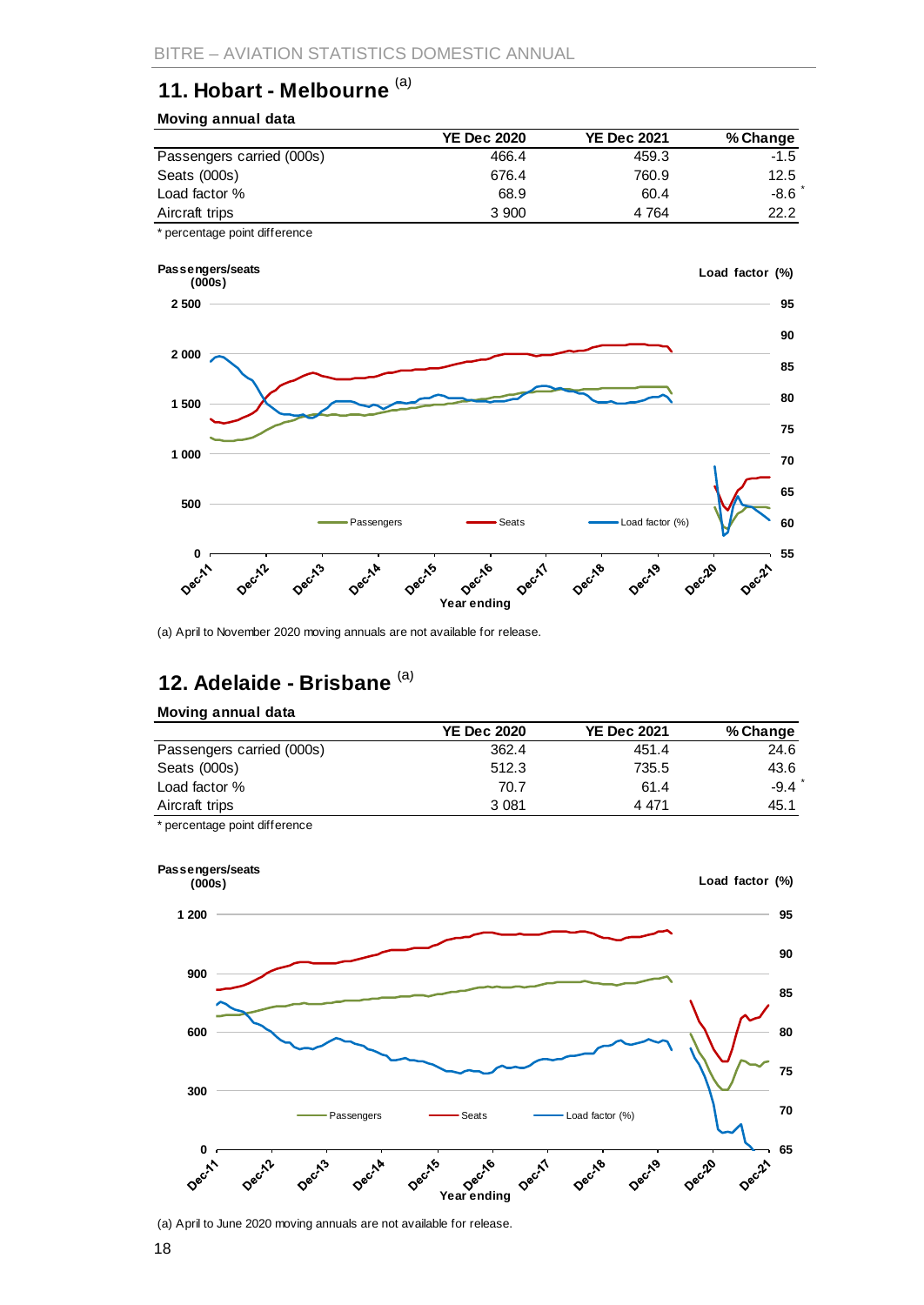## **13. Karratha - Perth**

#### **Moving annual data**

|                           | <b>YE Dec 2020</b> | <b>YE Dec 2021</b> | % Change |
|---------------------------|--------------------|--------------------|----------|
| Passengers carried (000s) | 272.3              | 420.9              | 54.6     |
| Seats (000s)              | 508.6              | 725.9              | 42.7     |
| Load factor %             | 53.5               | 58.0               | 4.4      |
| Aircraft trips            | 3 4 2 0            | 4 484              | 31.1     |

\* percentage point difference

**..** data not available for release.



## **14. Ballina - Sydney** (a)

#### **Moving annual data**

|                           | <b>YE Dec 2020</b> | <b>YE Dec 2021</b> | % Change |
|---------------------------|--------------------|--------------------|----------|
| Passengers carried (000s) | 354.4              | 408.7              | 15.3     |
| Seats (000s)              | 444.9              | 598.6              | 34.6     |
| Load factor %             | 79.7               | 68.3               | $-11.4$  |
| Aircraft trips            | 3 0 9 8            | 4 333              | 39.9     |
|                           |                    |                    |          |

\* percentage point difference



(a) April 2020 moving annual is not available for release.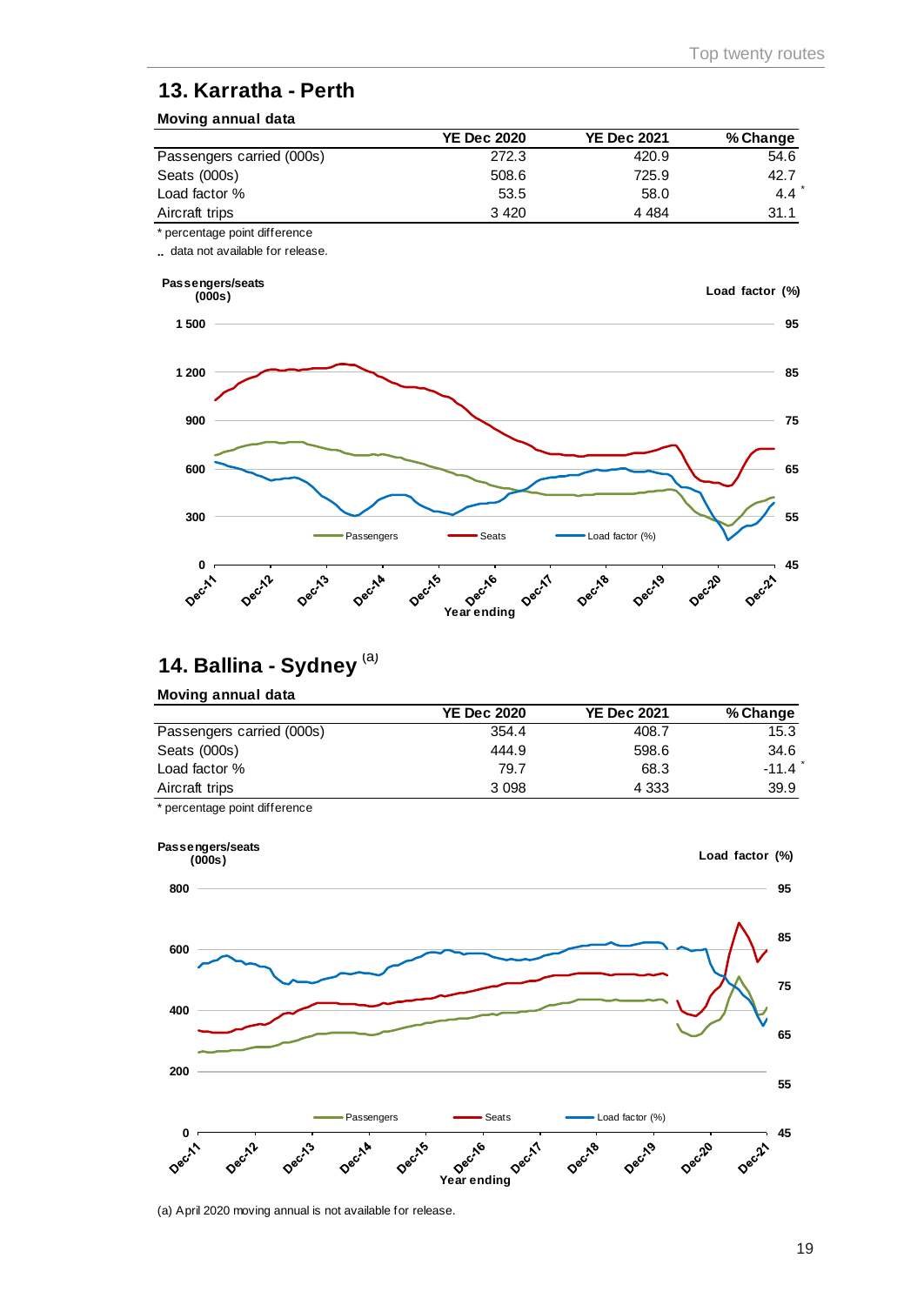### **15. Broome - Perth**

### **Moving annual data**

|                           | <b>YE Dec 2020</b> | <b>YE Dec 2021</b> | % Change        |
|---------------------------|--------------------|--------------------|-----------------|
| Passengers carried (000s) | 224.5              | 375.6              | 67.3            |
| Seats (000s)              | 329.2              | 539.7              | 63.9            |
| Load factor %             | 68.2               | 69.6               | 14 $^{\degree}$ |
| Aircraft trips            | 2 3 7 4            | 3 3 3 6            | 40.5            |

\* percentage point difference



### **16. Brisbane - Rockhampton**

#### **Moving annual data**

|                           | <b>YE Dec 2020</b> | <b>YE Dec 2021</b> | % Change |
|---------------------------|--------------------|--------------------|----------|
| Passengers carried (000s) | 255.4              | 361.4              | 41.5     |
| Seats (000s)              | 406.5              | 585.2              | 43.9     |
| Load factor %             | 62.8               | 61.8               | $-1.1$   |
| Aircraft trips            | 4 4 1 1            | 5 697              | 29.2     |
|                           |                    |                    |          |

\* percentage point difference

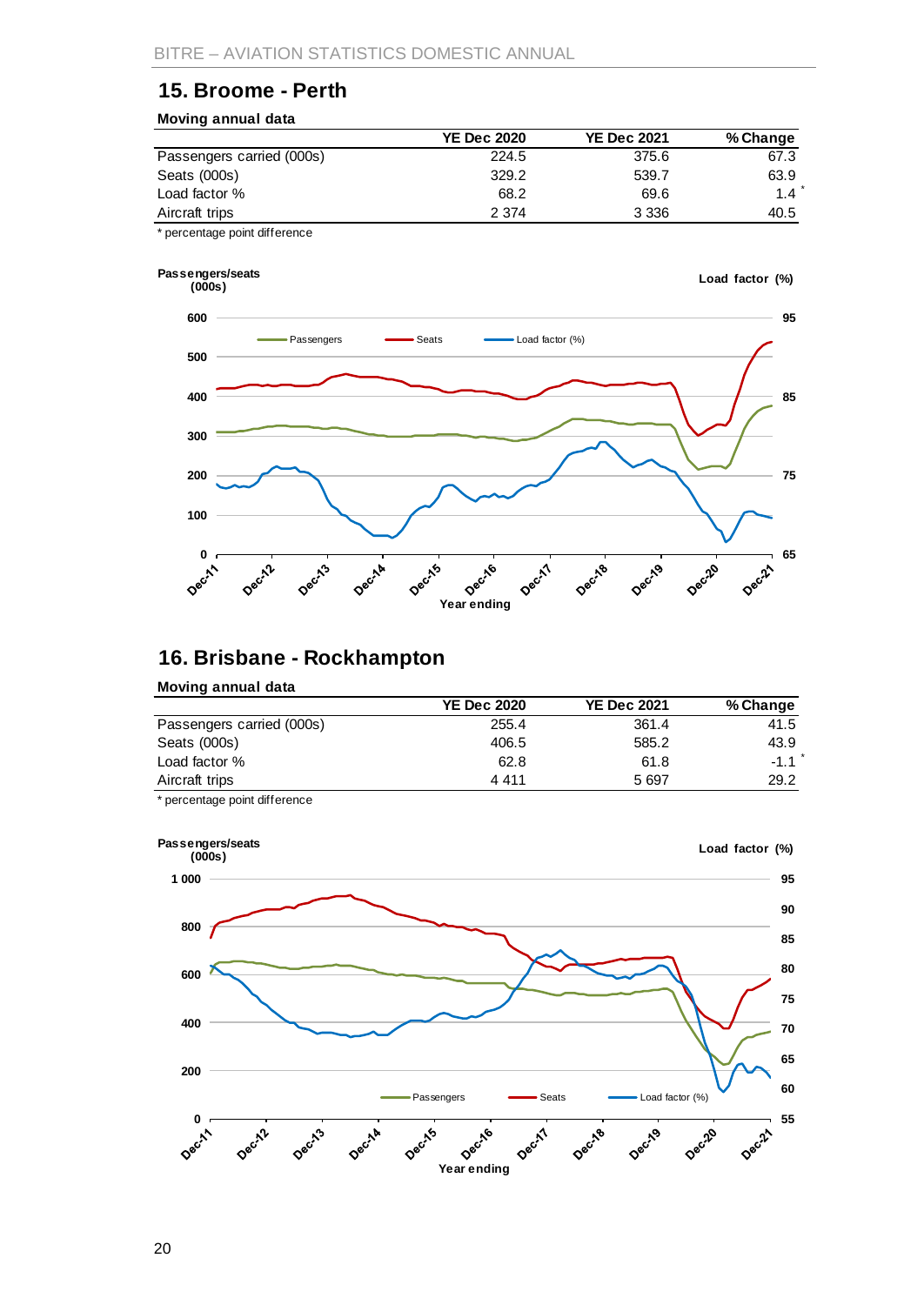## **17. Perth - Port Hedland**

| Moving annual data |  |
|--------------------|--|
|                    |  |

|                           | <b>YE Dec 2020</b> | <b>YE Dec 2021</b> | % Change |
|---------------------------|--------------------|--------------------|----------|
| Passengers carried (000s) | 209.7              | 360.2              | 71.7     |
| Seats (000s)              | 381.5              | 613.1              | 60.7     |
| Load factor %             | 55.0               | 58.8               | 3.8      |
| Aircraft trips            | 2 717              | 4 3 5 1            | 60.1     |

\* percentage point difference



### **18. Adelaide - Perth**

**Moving annual data**

|                           | <b>YE Dec 2020</b> | <b>YE Dec 2021</b> | % Change |
|---------------------------|--------------------|--------------------|----------|
| Passengers carried (000s) | 167.5              | 318.6              | 90.2     |
| Seats (000s)              | 269.0              | 513.6              | 90.9     |
| Load factor %             | 62.3               | 62.0               | $-0.2$   |
| Aircraft trips            | 2 0 2 6            | 3 3 2 8            | 64.3     |
|                           |                    |                    |          |

\* percentage point difference

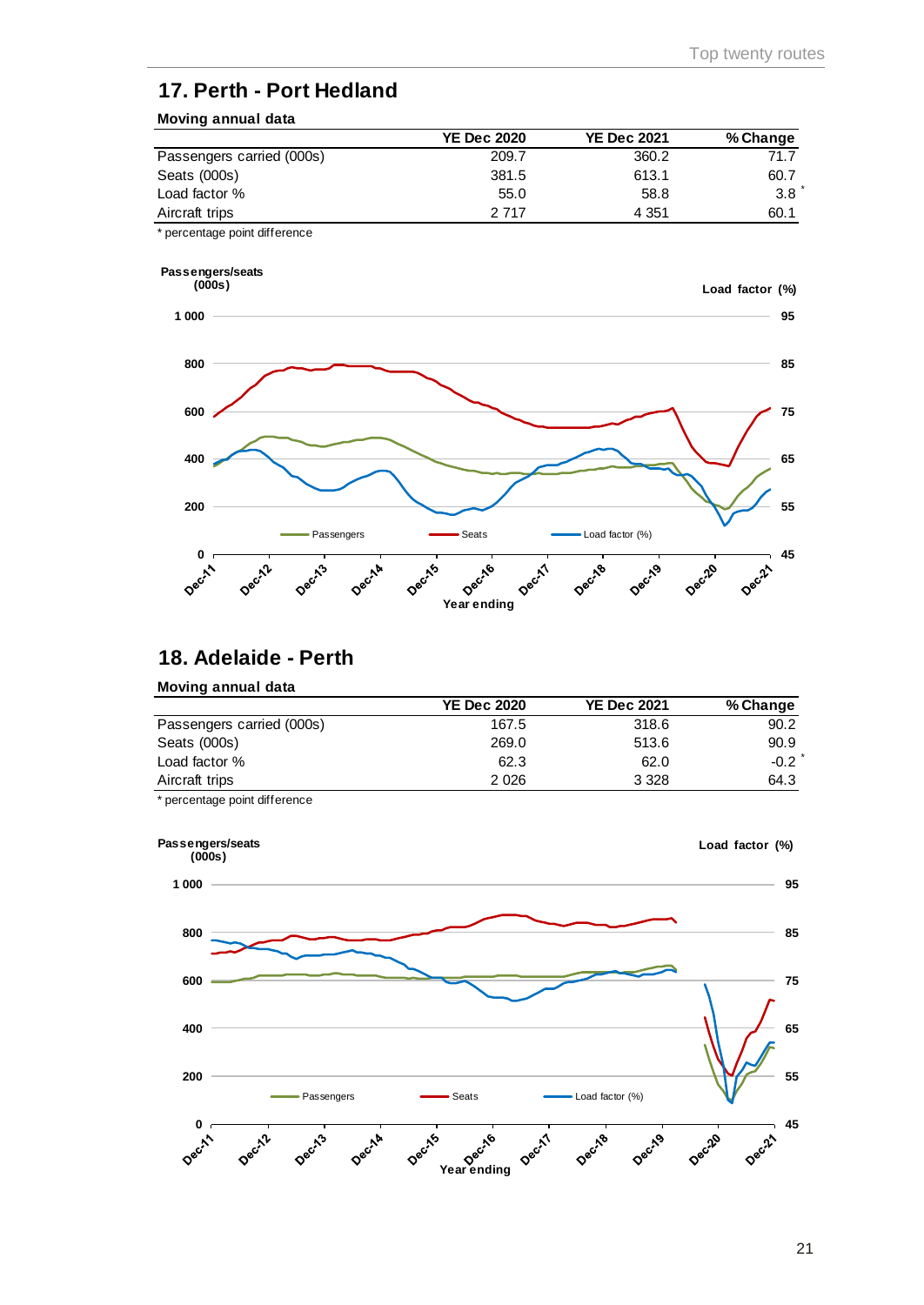### **19. Newman - Perth**

#### **Moving annual data**

|                           | <b>YE Dec 2020</b> | <b>YE Dec 2021</b> | % Change |
|---------------------------|--------------------|--------------------|----------|
| Passengers carried (000s) | 166.8              | 318.1              | 90.7     |
| Seats (000s)              | 338.2              | 669.7              | 98.0     |
| Load factor %             | 49.3               | 47.5               | $-1.8$ ໋ |
| Aircraft trips            | 2 2 3 0            | 4 0 7 5            | 82.7     |

\* percentage point difference



### **20. Perth - Sydney**

#### **Moving annual data**

|                                                                                                                                                                                                                               | <b>YE Dec 2020</b> | <b>YE Dec 2021</b> | % Change |
|-------------------------------------------------------------------------------------------------------------------------------------------------------------------------------------------------------------------------------|--------------------|--------------------|----------|
| Passengers carried (000s)                                                                                                                                                                                                     | 437.7              | 313.7              | $-28.3$  |
| Seats (000s)                                                                                                                                                                                                                  | 662.2              | 569.6              | $-14.0$  |
| Load factor %                                                                                                                                                                                                                 | 66.1               | 55.1               | $-11.0$  |
| Aircraft trips                                                                                                                                                                                                                | 3 0 9 5            | 3 0 9 7            | 0.1      |
| the company of the company of the company of the company of the company of the company of the company of the company of the company of the company of the company of the company of the company of the company of the company |                    |                    |          |

\* percentage point difference **..** data not available for release.

**Passengers/seats Load factor (%) (000s) 2 500 95 85 2 000 75 1 500 65 1 000 55 500 45** Passengers **Community** Seats **Community** Load factor (%) **35 0** 0 -Dec-20 Dec-18 Dec-19 Dec-12 **Vector**<br>
Year ending Decini Dec21 Decine Dec-14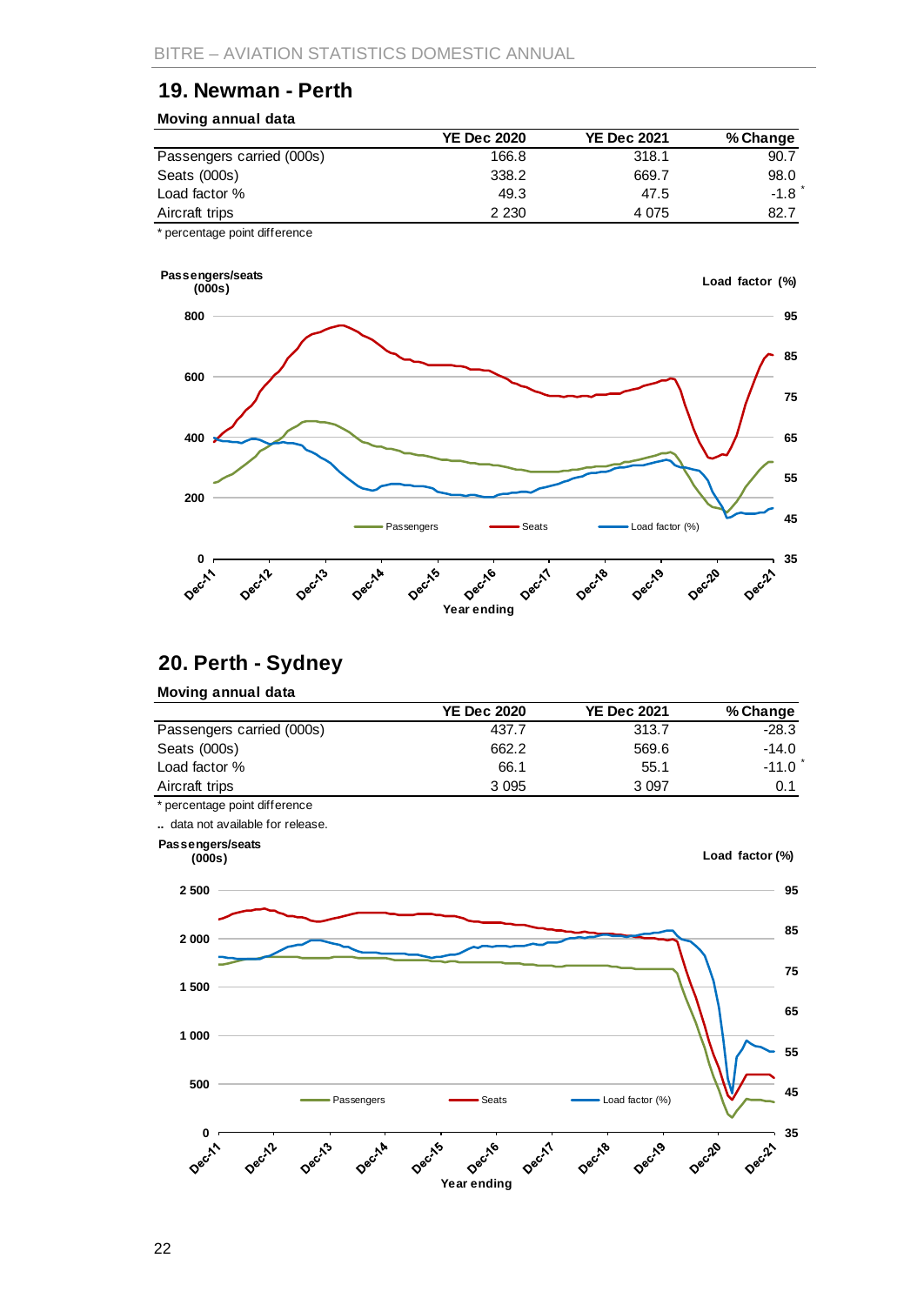## **TOP FIFTY REGIONAL AIRPORTS**

| Table 7: Top fifty regional airports (000s) - passenger movements, annual |  |  |  |
|---------------------------------------------------------------------------|--|--|--|
|                                                                           |  |  |  |

|    | Airport                        | <b>YE Dec 2020</b> | <b>YE Dec 2021</b> | % Change |
|----|--------------------------------|--------------------|--------------------|----------|
| 1  | Cairns                         | 1588.7             | 2 3 1 2 .5         | 45.6     |
| 2  | Hobart                         | 879.7              | 1 2 6 1 .3         | 43.4     |
| 3  | Townsville                     | 766.9              | 1 0 9 7 .9         | 43.2     |
| 4  | Darwin                         | 657.4              | 1088.9             | 65.6     |
| 5  | Mackay                         | 455.5              | 647.5              | 42.1     |
| 6  | Launceston                     | 452.4              | 622.5              | 37.6     |
| 7  | <b>Ballina</b>                 | 407.3              | 524.1              | 28.7     |
| 8  | Newcastle                      | 381.4              | 458.8              | 20.3     |
| 9  | Karratha                       | 273.4              | 422.9              | 54.7     |
| 10 | Broome                         | 242.0              | 412.9              | 70.6     |
| 11 | Rockhampton                    | 275.9              | 400.1              | 45.0     |
| 12 | Port Hedland                   | 213.6              | 361.6              | 69.3     |
| 13 | Hamilton Island                | 188.8              | 327.2              | 73.3     |
| 14 | Newman                         | 167.2              | 319.0              | 90.8     |
| 15 | Proserpine                     | 205.7              | 305.0              | 48.3     |
| 16 | Alice Springs                  | 209.2              | 259.5              | 24.0     |
| 17 | Kalgoorlie                     | 160.0              | 255.1              | 59.4     |
| 18 | Paraburdoo                     | 110.7              | 192.4              | 73.8     |
| 19 | Mount Isa                      | 146.8              | 186.8              | 27.2     |
| 20 | Emerald                        | 98.9               | 145.1              | 46.7     |
| 21 | Port Lincoln                   | 89.3               | 141.9              | 58.8     |
| 22 | Gladstone                      | 110.1              | 140.9              | 27.9     |
| 23 | Coffs Harbour                  | 124.1              | 140.4              | 13.2     |
| 24 | Kununurra                      | 56.9               | 106.5              | 87.0     |
| 25 | Dubbo                          | 82.6               | 99.8               | 20.8     |
| 26 | Learmonth                      | 57.4               | 93.8               | 63.4     |
| 27 | Thursday Island                | 59.8               | 93.3               | 55.9     |
| 28 | Olympic Dam                    | 38.4               | 86.7               | 125.9    |
| 29 | Moranbah                       | 47.5               | 80.5               | 69.4     |
| 30 | Mildura                        | 64.4               | 77.2               | 19.8     |
| 31 | Albury                         | 65.9               | 76.4               | 15.9     |
| 32 | Weipa                          | 42.1               | 75.9               | 80.3     |
| 33 | Geraldton                      | 42.3               | 75.1               | 77.4     |
| 34 | Bundaberg                      | 56.4               | 72.0               | 27.5     |
| 35 | Ayers Rock                     | 92.4               | 70.2               | $-24.0$  |
| 36 | Wagga Wagga                    | 61.3               | 68.3               | 11.4     |
| 37 | Port Macquarie                 | 61.7               | 66.9               | 8.4      |
| 38 | Tamworth                       | 55.2               | 57.9               | $5.0\,$  |
| 39 | Gove                           | 50.4               | 55.3               | 9.7      |
| 40 | Hervey Bay                     | 42.4               | 51.1               | 20.4     |
| 41 | Cloncurry                      | 28.9               | 50.4               | 74.0     |
| 42 | Roma                           | 39.4               | 48.5               | 22.9     |
| 43 | Albany                         | 33.5               | 48.4               | 44.8     |
| 44 | Whyalla                        | 28.2               | 47.9               | 69.5     |
| 45 | Esperance                      | 31.9               | 46.0               | 43.9     |
| 46 | King Island                    | 29.2               | 43.4               | 48.8     |
| 47 | Armidale                       | 36.2               | 42.2               | 16.8     |
| 48 | Groote Eylandt                 | 16.8               | 41.5               | 146.9    |
| 49 | Orange                         | 26.0               | 40.4               | 55.6     |
| 50 | Mount Gambier                  | 24.4               | 39.4               | 61.6     |
|    | Total top 50 regional airports | 9 476.6            | 13 779.0           | 45.4     |
|    | <b>Total regional airports</b> | 10 256.4           | 14 705.2           | 43.4     |
|    | <b>Total domestic network</b>  | 38 891.1           | 47 038.2           | 20.9     |

Note: Airport passenger movement numbers are the sum of passenger arrivals and departures at each airport. Regional airports are defined as airports which are, according to the Australian Bureau of Statistics "The Australian Statistical Geography Standard (ASGS)", not based in Major Urban areas.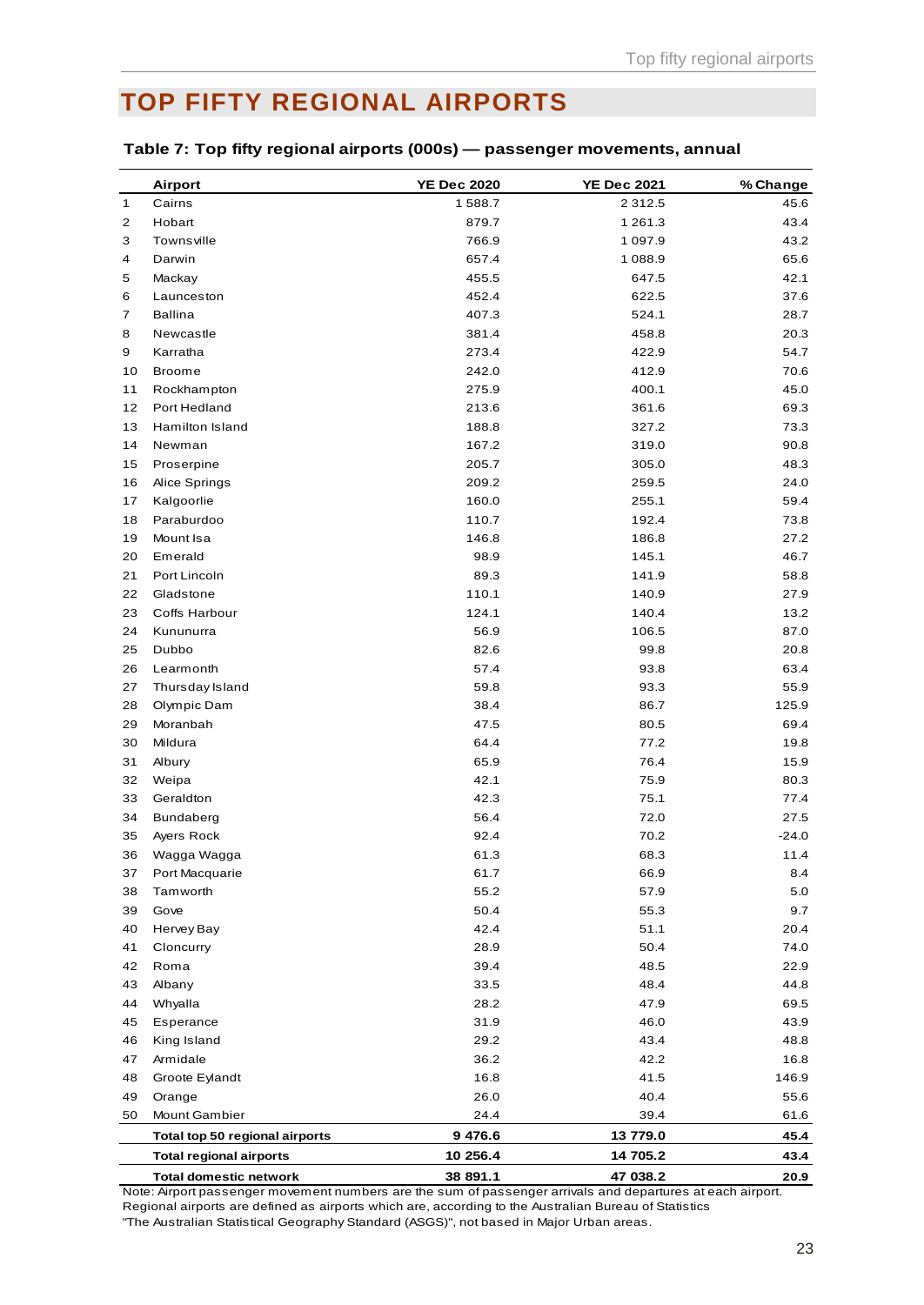## **DOMESTIC CHARTER ACTIVITY**

#### **Table 8: Charter passengers carried and aircraft trips - annual activity**

|                                       | <b>YE Dec 2020</b> | <b>YE Dec 2021</b> | % Change |
|---------------------------------------|--------------------|--------------------|----------|
| Total domestic charter passengers     | 3 159 483          | 3 362 744          | 6.4      |
| Total domestic charter aircraft trips | 65 157             | 63 519             | $-2.5$   |
| .                                     |                    |                    |          |

Note: Helicopter, joyflights and sightseeing charter flights not included.

#### **Table 9: Domestic airports - charter activity - annual activity**

|                                            | <b>YE Dec 2020</b> | <b>YE Dec 2021</b> | % Change |
|--------------------------------------------|--------------------|--------------------|----------|
| Total domestic charter passenger movements | 6 318 966          | 6 725 488          | 6.4      |
| Total domestic charter aircraft movements  | 130 314            | 127 038            | $-2.5$   |
| Perth airport charter passenger movements  | 2 393 699          | 2 541 883          | 6.2      |
| Perth airport charter aircraft movements   | 43 4 28            | 43 366             | $-0.1$   |

Note: Helicopter, joyflights and sightseeing charter flights not included.

Charter passenger and aircraft movement numbers are the sum of arrivals and departures at each airport.



### **Domestic airports - charter passenger and aircraft movements**